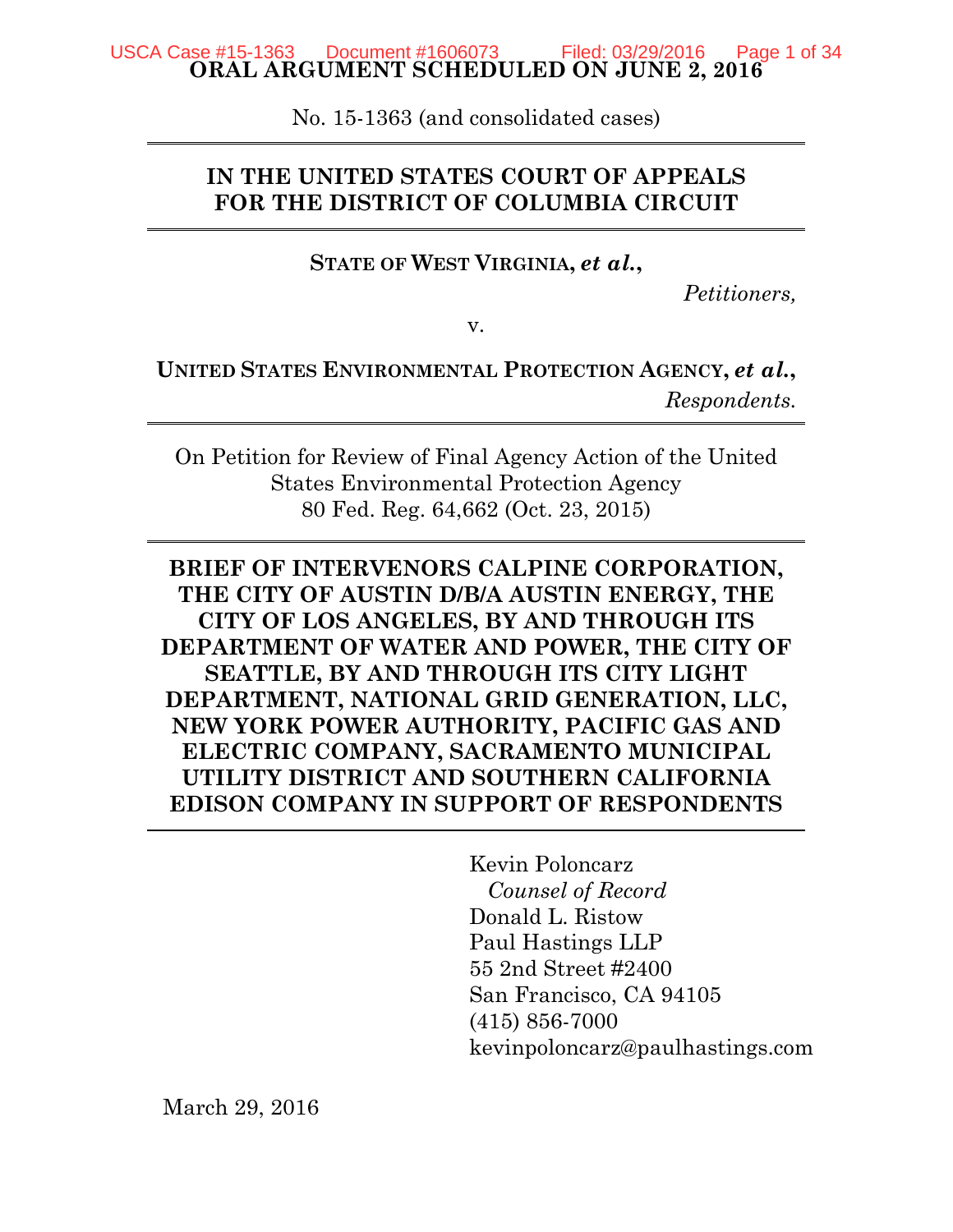# **CERTIFICATE AS TO PARTIES, RULINGS, AND RELATED CASES**

Pursuant to Circuit Rule 28(a)(1), Intervenors Calpine Corporation, the City of Austin d/b/a Austin Energy, the City of Los Angeles, by and through its Department of Water and Power, The City of Seattle, by and through its City Light Department, National Grid Generation, LLC, New York Power Authority, Pacific Gas and Electric Company, Sacramento Municipal Utility District and Southern California Edison Company state as follows:

### **Parties and** *Amici*

All parties, intervenors, and *amici* appearing in this case are listed in Respondent EPA's Brief.

### **Rulings Under Review**

 The final agency action under review is: Carbon Pollution Emission Guidelines for Existing Stationary Sources: Electric Utility Generating Units, 80 Fed. Reg. 64,662 (October 23, 2015).

### **Related Cases**

 Intervenors adopt the statement of related cases set forth in Respondent EPA's Brief.

> /s/ Kevin Poloncarz Kevin Poloncarz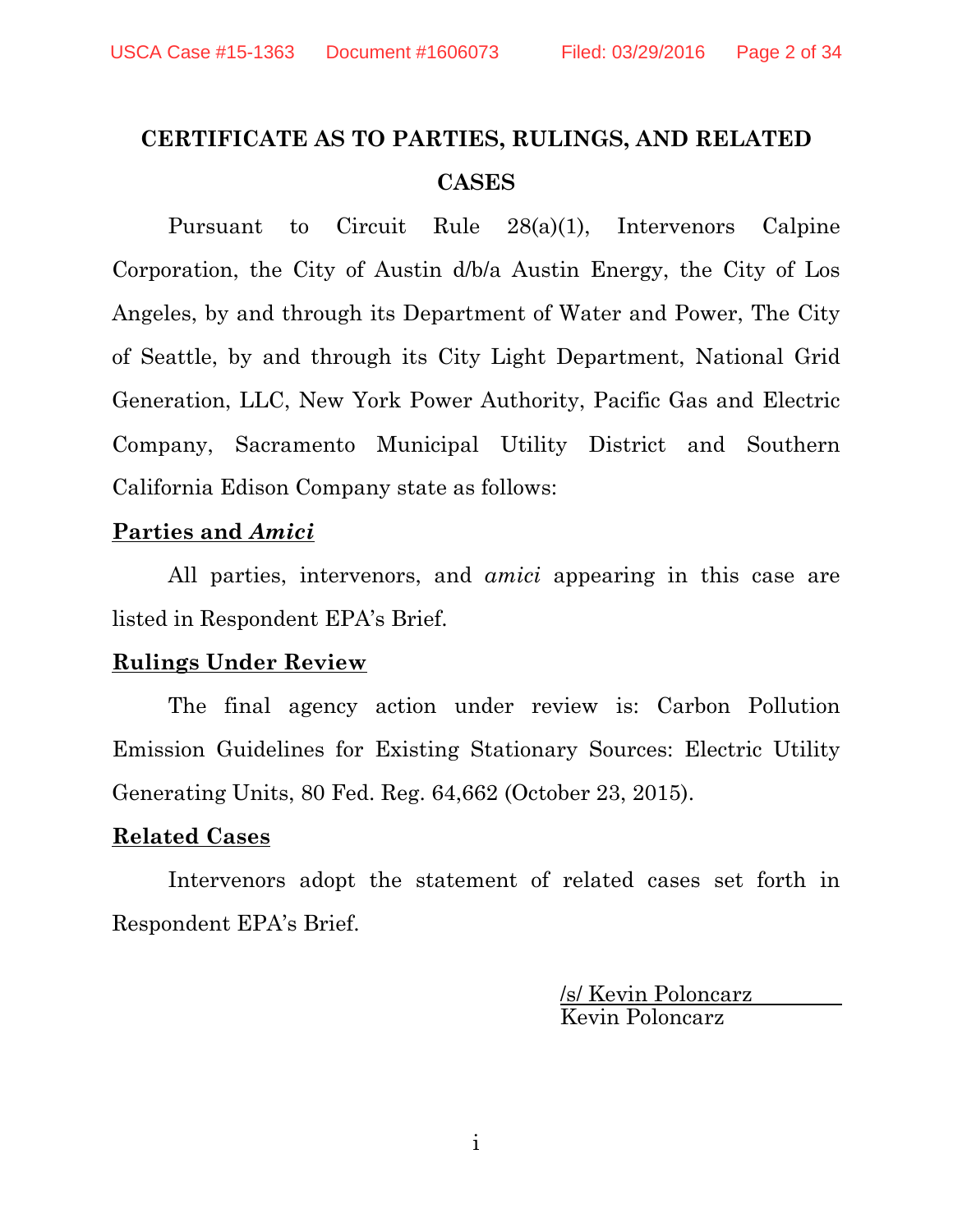#### **CORPORATE DISCLOSURE STATEMENT**

Pursuant to Rule 26.1 of the Federal Rules of Appellate Procedure and Circuit Rule 26.1, Intervenors Calpine Corporation, National Grid Generation, LLC, Pacific Gas and Electric Company and Southern California Edison Company state as follows:

 Calpine Corporation ("Calpine") states that it is a major U.S. power company which owns 84 primarily low-carbon, natural gas-fired and renewable geothermal power plants in operation or under construction that are capable of delivering more than 27,000 megawatts of electricity to customers and communities in 20 U.S. states and Canada. Calpine's fleet of combined-cycle and combined heat and power plants is the largest in the nation. Calpine is a publicly traded corporation, organized and existing under the laws of the State of Delaware. Its stock trades on the New York Stock Exchange under the symbol CPN. Calpine has no parent company, and no publicly held company has a 10 percent or greater ownership interest in Calpine.

 National Grid Generation, LLC ("National Grid Generation") states that it is a limited liability company organized under the laws of the State of New York that owns and operates 50 natural gas- and oil-

ii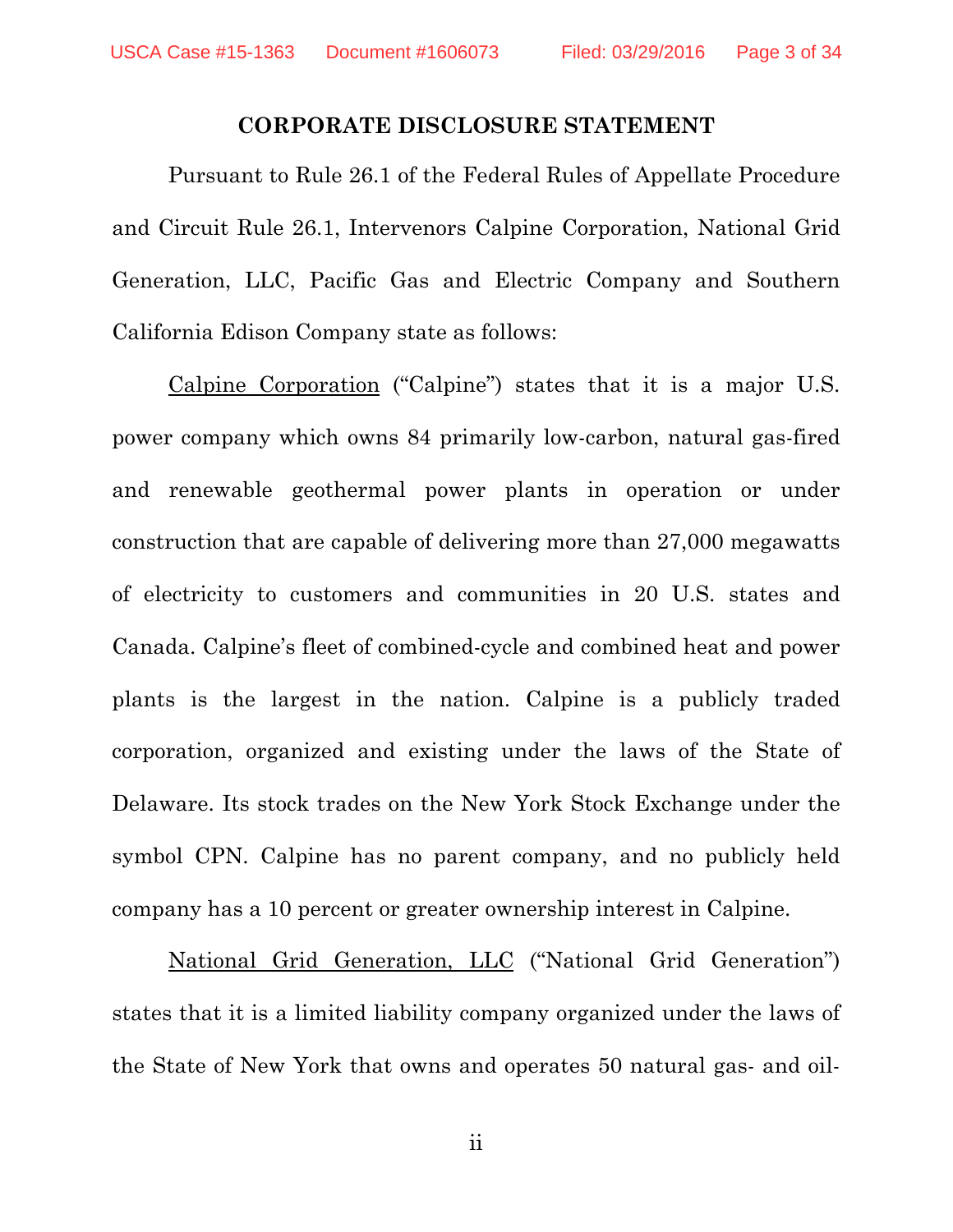fired electric generating units capable of delivering approximately 3,800 megawatts of electricity. All of the outstanding membership interests in National Grid Generation LLC are owned by KeySpan Corporation. All of the outstanding shares of common stock of KeySpan Corporation are owned by National Grid USA, a public utility holding company with regulated subsidiaries engaged in the generation of electricity and the transmission, distribution and sale of natural gas and electricity. All of the outstanding shares of common stock of National Grid USA are owned by National Grid North America Inc. All of the outstanding shares of common stock of National Grid North America Inc. are owned by National Grid (US) Partner 1 Limited. All of the outstanding ordinary shares of National Grid (US) Partner 1 Limited are owned by National Grid (US) Investments 4 Limited. All of the outstanding ordinary shares of National Grid (US) Investments 4 Limited are owned by National Grid (US) Holdings Limited. All of the outstanding ordinary shares of National Grid (US) Holdings Limited are owned by National Grid plc. National Grid plc is a public limited company organized under the laws of England and Wales, with ordinary shares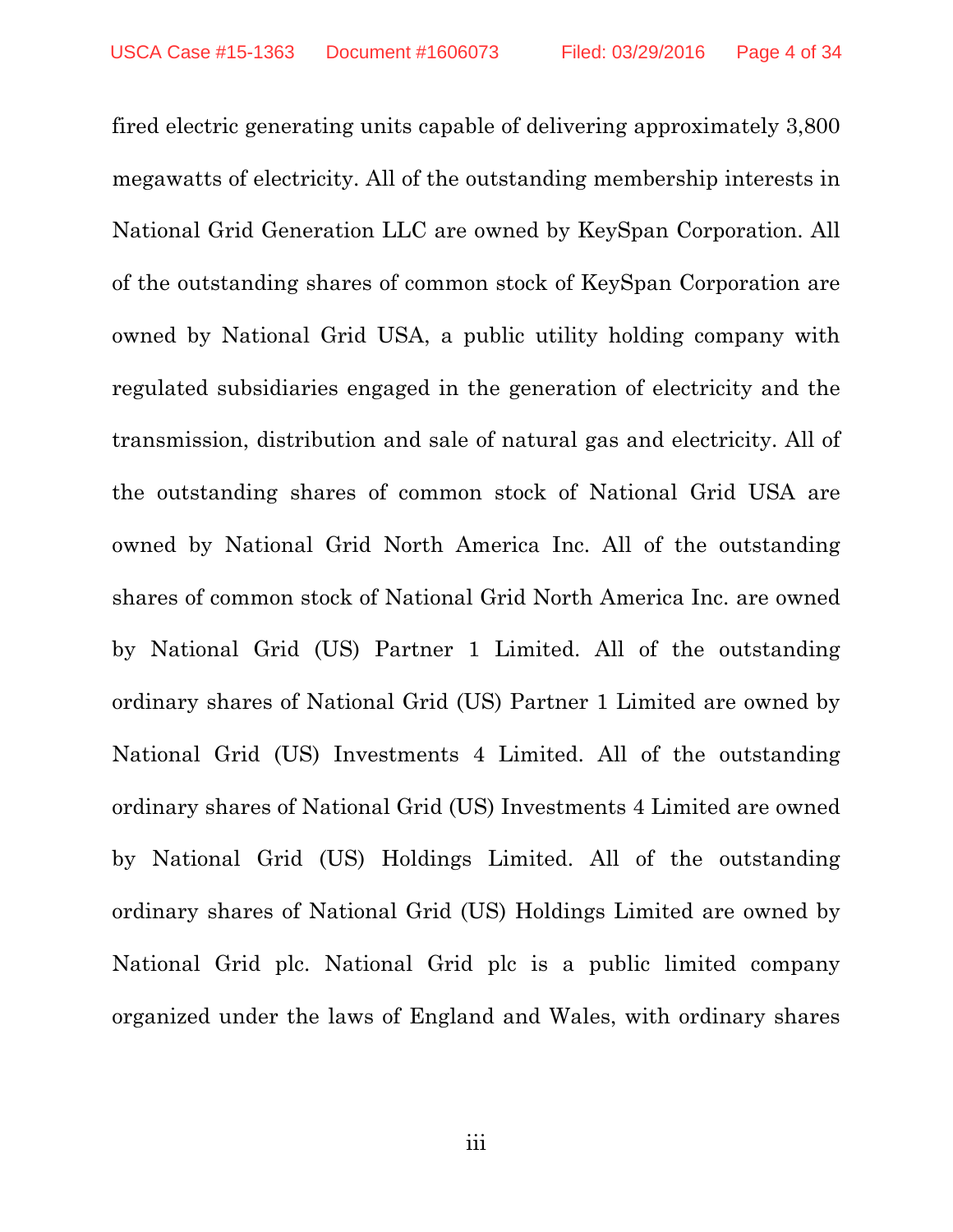listed on the London Stock Exchange, and American Depositary Shares listed on the New York Stock Exchange.

 Pacific Gas and Electric Company ("PG&E") states that it is a corporation organized under the laws of the State of California, with its principal executive offices in San Francisco, California. PG&E is an operating public utility engaged principally in the business of providing electricity and natural gas distribution and transmission services throughout most of Northern and Central California. PG&E and its subsidiaries are subsidiaries of PG&E Corporation, an energy-based holding company organized under the laws of the State of California, with its principal executive offices in San Francisco, California. PG&E Corporation, PG&E's parent corporation, is the only publicly held corporation owning ten percent or more of PG&E's stock.

 Southern California Edison Company ("SCE") states that it is an investor-owned public utility primarily engaged in the business of purchasing, generating, transmitting, distributing, and selling electric energy at wholesale and retail in the State of California. SCE is a subsidiary of its parent, Edison International, both of which have issued equity and debt securities to the public. SCE has common and preferred

iv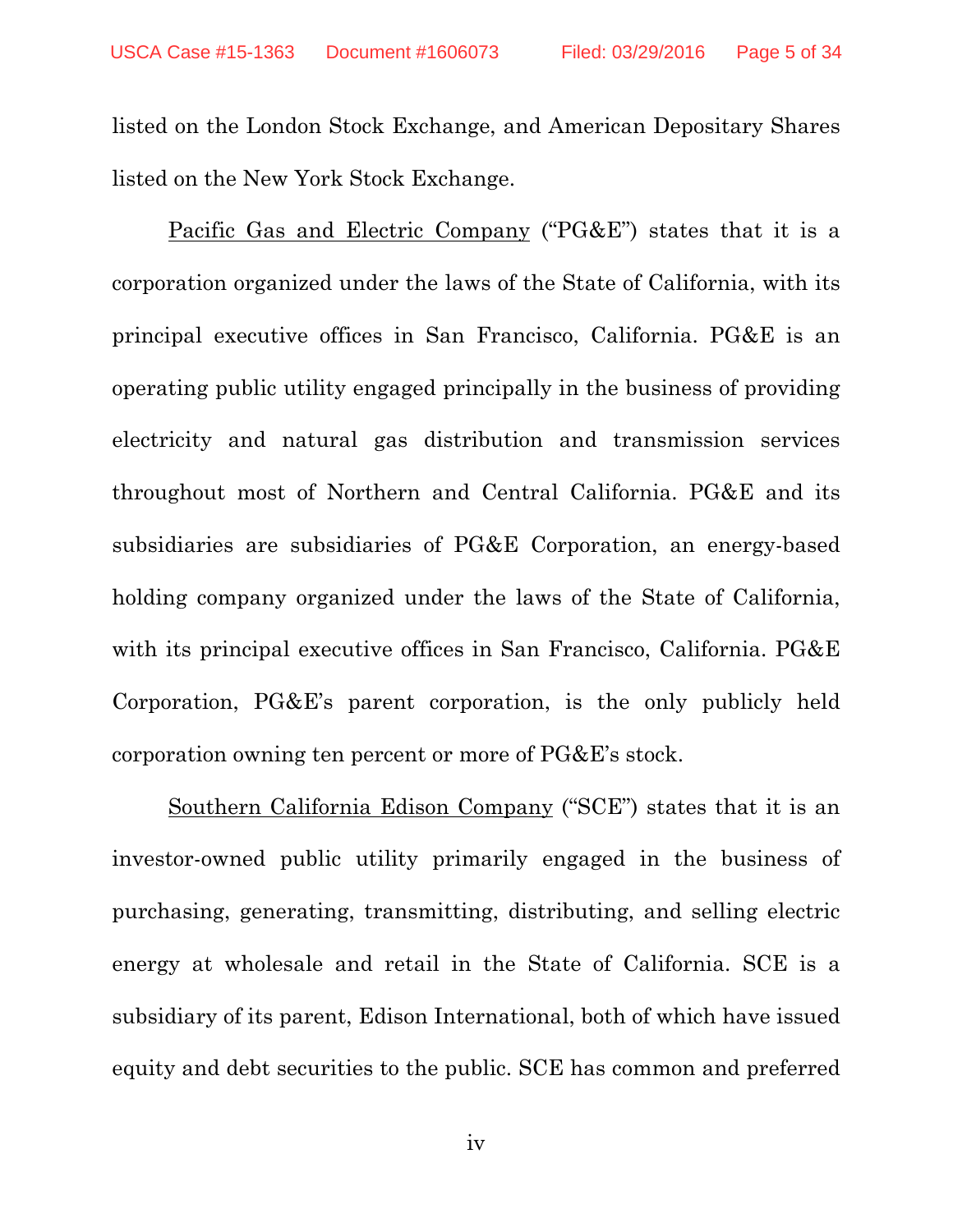stocks outstanding. The common stock is held 100% by Edison International; the preferred stocks are publicly held. There is no publicly held company that has a 10% or greater equity interest in SCE, other than Edison International.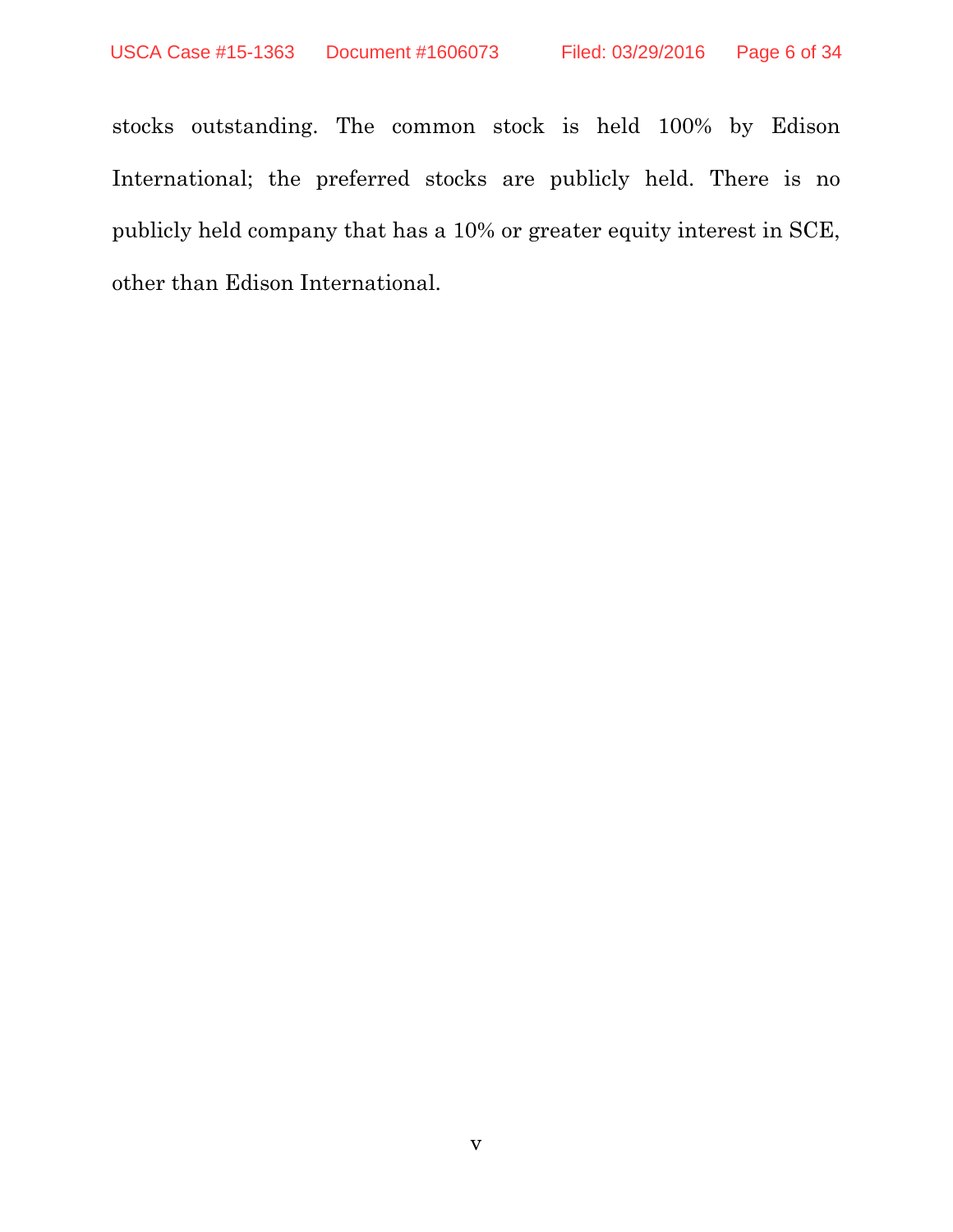# **TABLE OF CONTENTS**

|      | CERTIFICATE AS TO PARTIES, RULINGS, AND RELATED                                                                                                                                                                                                                                                                                                                                                                                                                                                                                       |
|------|---------------------------------------------------------------------------------------------------------------------------------------------------------------------------------------------------------------------------------------------------------------------------------------------------------------------------------------------------------------------------------------------------------------------------------------------------------------------------------------------------------------------------------------|
|      |                                                                                                                                                                                                                                                                                                                                                                                                                                                                                                                                       |
|      |                                                                                                                                                                                                                                                                                                                                                                                                                                                                                                                                       |
|      |                                                                                                                                                                                                                                                                                                                                                                                                                                                                                                                                       |
|      |                                                                                                                                                                                                                                                                                                                                                                                                                                                                                                                                       |
|      | $\begin{minipage}{.4\linewidth} \textbf{STATUTES AND REGULATIONS} \end{minipage} \begin{minipage}{.4\linewidth} \textbf{1} \end{minipage} \begin{minipage}{.4\linewidth} \textbf{1} \end{minipage} \begin{minipage}{.4\linewidth} \textbf{2} \end{minipage} \begin{minipage}{.4\linewidth} \textbf{3} \end{minipage} \begin{minipage}{.4\linewidth} \textbf{4} \end{minipage} \begin{minipage}{.4\linewidth} \textbf{5} \end{minipage} \begin{minipage}{.4\linewidth} \textbf{5} \end{minipage} \begin{minipage}{.4\linewidth} \text$ |
|      |                                                                                                                                                                                                                                                                                                                                                                                                                                                                                                                                       |
|      |                                                                                                                                                                                                                                                                                                                                                                                                                                                                                                                                       |
| I.   | Generation Shifting Is a Lawful Basis for the Best System of                                                                                                                                                                                                                                                                                                                                                                                                                                                                          |
| Η.   | EPA Appropriately Considered the Availability of Emissions                                                                                                                                                                                                                                                                                                                                                                                                                                                                            |
| III. |                                                                                                                                                                                                                                                                                                                                                                                                                                                                                                                                       |
| IV.  | The Rule's Leakage Provisions Are Lawful and Do Not                                                                                                                                                                                                                                                                                                                                                                                                                                                                                   |
|      |                                                                                                                                                                                                                                                                                                                                                                                                                                                                                                                                       |
|      |                                                                                                                                                                                                                                                                                                                                                                                                                                                                                                                                       |
|      |                                                                                                                                                                                                                                                                                                                                                                                                                                                                                                                                       |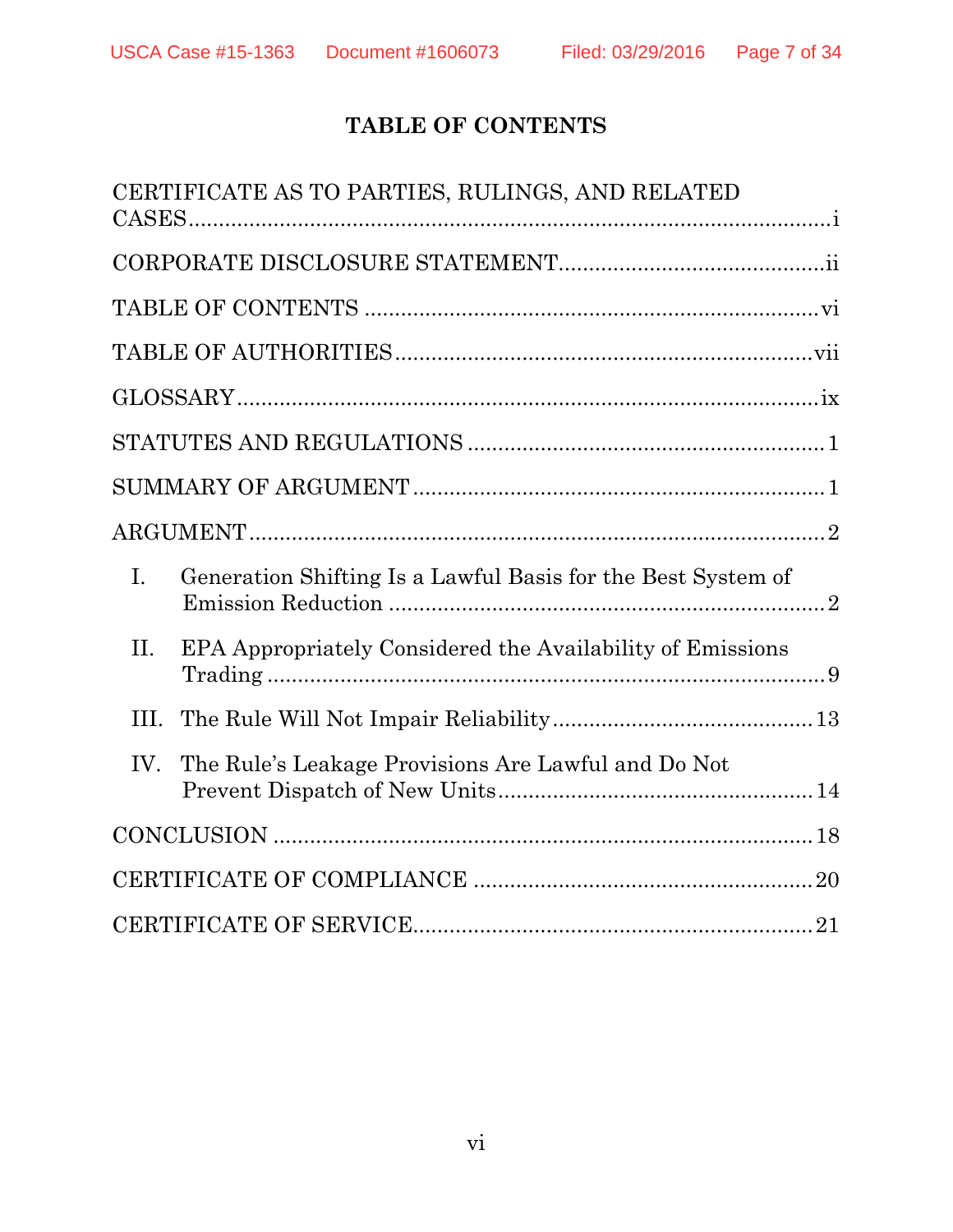# **TABLE OF AUTHORITIES**

### **CASES**

| Natural Res. Def. Council v. EPA, 822 F.2d 104 (D.C. Cir. 1987)  17-18 |  |  |
|------------------------------------------------------------------------|--|--|
|                                                                        |  |  |

## **STATUTES**

# **REGULATIONS**

|--|--|--|--|

# **FEDERAL REGISTER**

|  | 9, 10, 13, 14, 15, 16 |  |
|--|-----------------------|--|

# **MISCELANEOUS**

| Analysis Group, Electric System Reliability and EPA's Clean Power<br>Plan: Tools and Practices, EPA-HQ-OAR-2013-0602-37015 |  |
|----------------------------------------------------------------------------------------------------------------------------|--|
|                                                                                                                            |  |
| Comments of Austin Energy, EPA-HQ-OAR-2013-0602-22814                                                                      |  |
| Comments of Calpine Corporation, EPA-HQ-OAR-2013-0602-22799                                                                |  |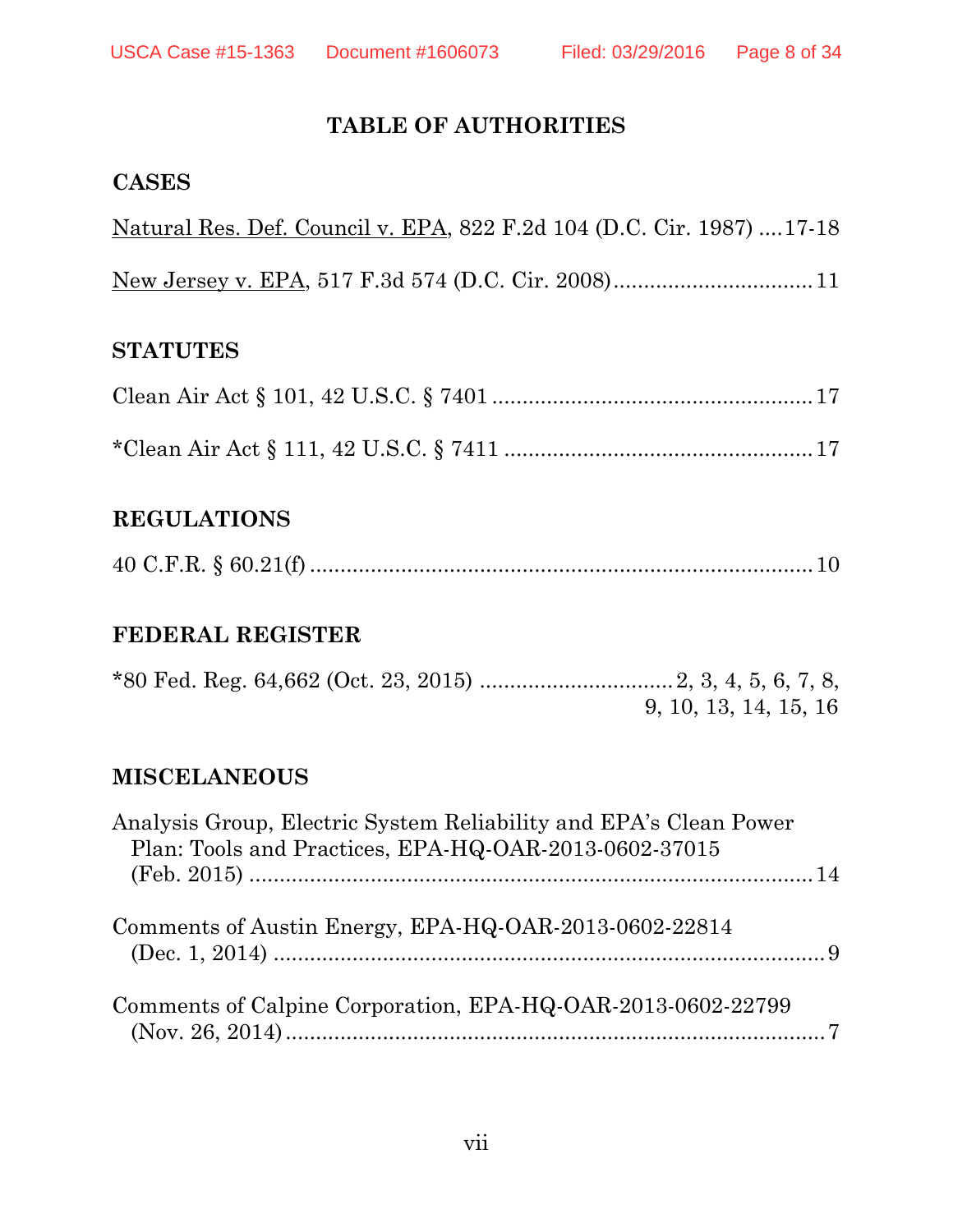| *Comments of Calpine Corporation, Los Angeles<br>Department of Water and Power, National Grid, Seattle<br>City Light, et al., EPA-HQ-OAR-2013-0602-23167                  |
|---------------------------------------------------------------------------------------------------------------------------------------------------------------------------|
|                                                                                                                                                                           |
| Comments of Envtl. Energy Alliance of New York (National<br>Grid, New York Power Authority, et al.),                                                                      |
|                                                                                                                                                                           |
| Comments of Pacific Gas and Electric Company, Southern<br>California Edison, Los Angeles Department of Water and<br>Power, Sacramento Municipal Utility District, et al., |
|                                                                                                                                                                           |
| Greenhouse Gas Mitigation Measures Technical Support                                                                                                                      |
|                                                                                                                                                                           |
| Resource Adequacy and Reliability Analysis Technical Support<br>Document, EPA-HQ OAR-2013-0602-36847 (Aug. 2015)  14                                                      |
| Response of Power Companies in Opposition to Motions for Stay,                                                                                                            |

\*Authorities chiefly relied upon are marked with an asterisk.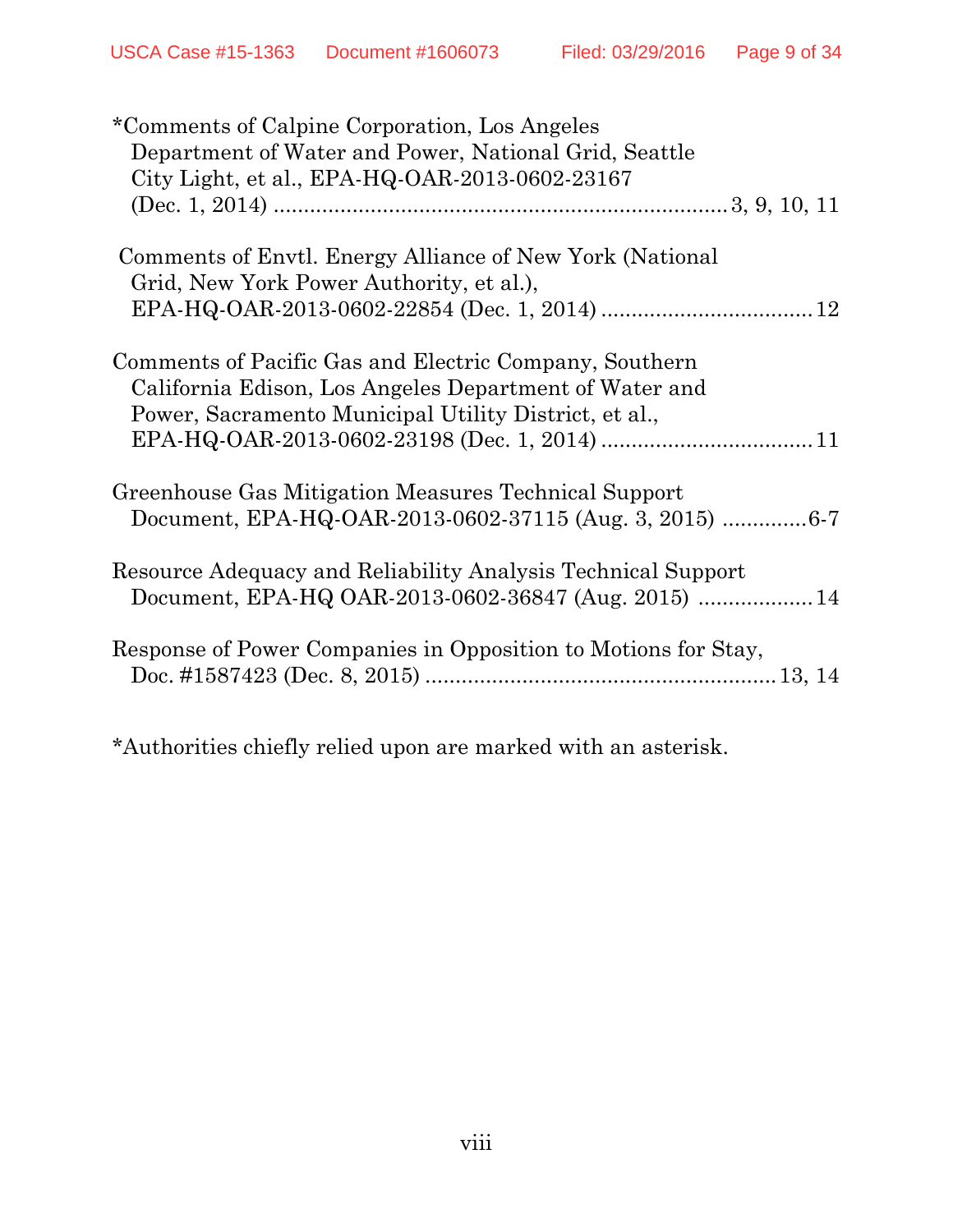# **GLOSSARY**

| CAA             | Clean Air Act                                                                                                                                                |
|-----------------|--------------------------------------------------------------------------------------------------------------------------------------------------------------|
| CO <sub>2</sub> | Carbon Dioxide                                                                                                                                               |
| EPA             | United States Environmental Protection Agency                                                                                                                |
| $\overline{A}$  | Joint Appendix                                                                                                                                               |
| Rule            | Carbon Pollution Emission Guidelines for Existing<br><b>Stationary Sources: Electric Utility Generating Units, 80</b><br>Fed. Reg. 64,662 (October 23, 2015) |
| TSD             | <b>Technical Support Document</b>                                                                                                                            |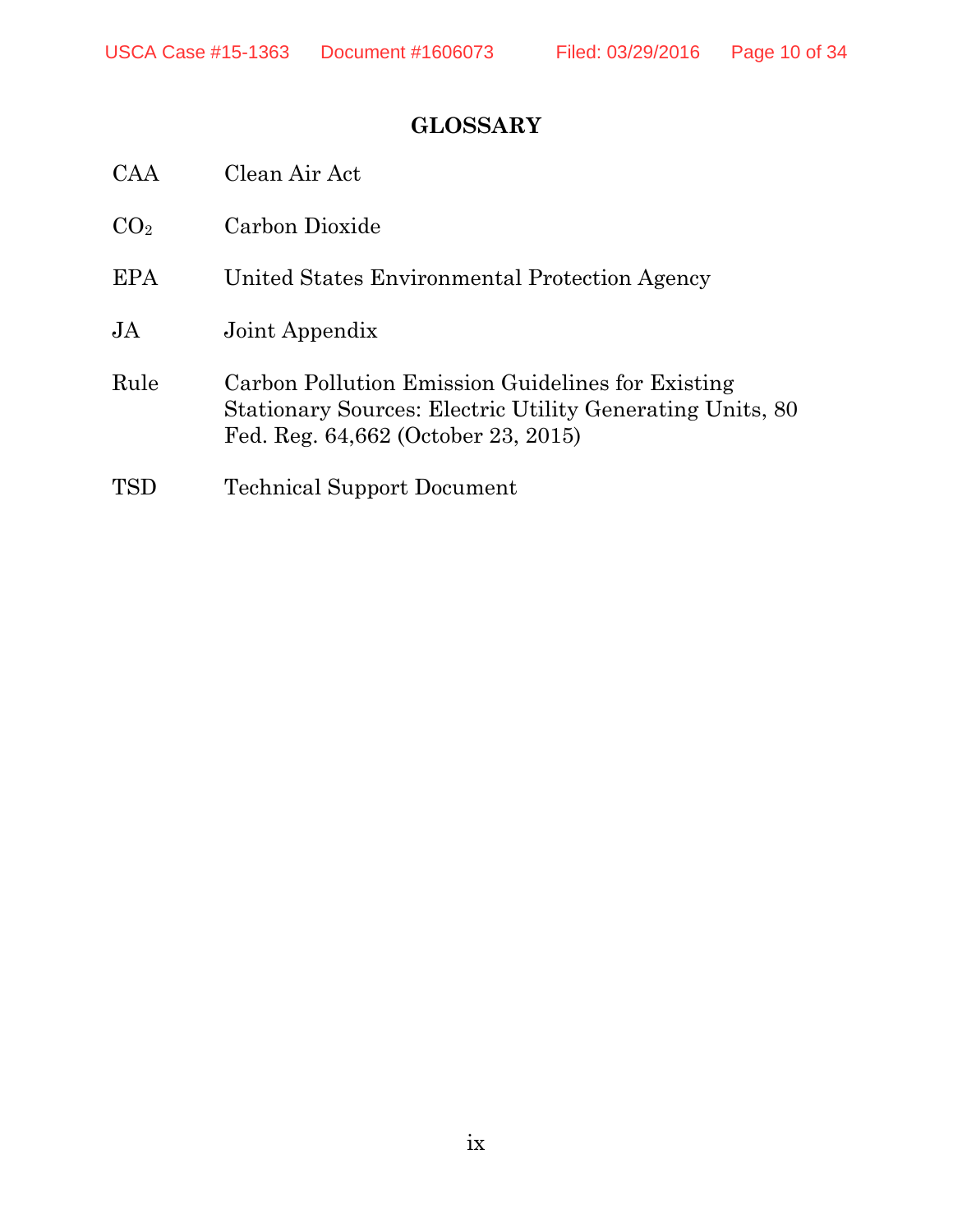#### **STATUTES AND REGULATIONS**

Applicable statutes and regulations are set forth in Respondent EPA's Brief.

#### **SUMMARY OF ARGUMENT**

The power companies that have intervened in support of Respondents in this litigation are among the nation's largest electric utilities and owners of generating units subject to the Rule. Together, they own and operate more than 100,000 megawatts of generating capacity—representing nearly 10 percent of the nation's total—and serve millions of customers in 26 states across the country, both in competitive and vertically-integrated electricity markets. The undersigned represent a diverse coalition of major investor-owned utilities, public power authorities and one of the largest independent power producers (hereinafter, "Power Companies") and support the Rule as a lawful means of reducing carbon dioxide  $(CO_2)$ <sup>"</sup>) emissions from affected fossil-fired units.

The Rule harnesses existing trends within the electricity sector, recognizing the practical realities of how the integrated electricity grid operates and how utilities are already achieving  $CO<sub>2</sub>$  reductions. It

1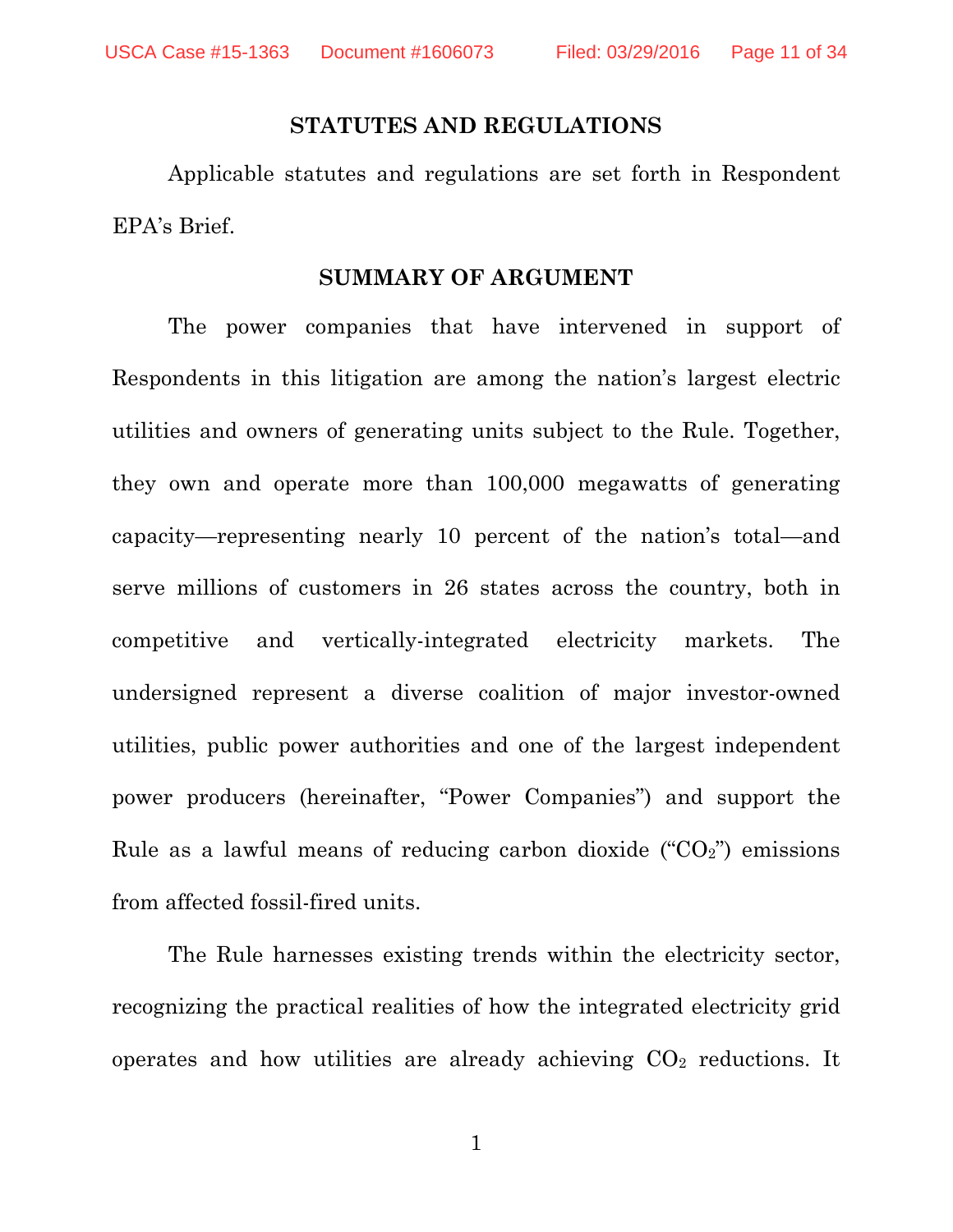leverages strategies already widely used by the Power Companies and the broader industry to reduce emissions and deliver power at least cost to consumers, including shifting generation towards cleaner and renewable sources and emissions trading. It provides tremendous flexibility to states and power companies to achieve its emission performance goals however they see fit. The Power Companies' collective experience reducing emissions within their respective generation portfolios demonstrates the reasonableness and achievability of those goals.

#### **ARGUMENT**

## **I. Generation Shifting Is a Lawful Basis for the Best System of Emission Reduction**

Confronted with a statutory mandate to determine the best system of emission reduction that has been adequately demonstrated, EPA selected proven methods already effectively deployed by generating units to reduce their  $CO<sub>2</sub>$  emissions, recognizing the integrated and interdependent nature of the electricity system those units serve. 80 Fed. Reg. 64,662, 64,725. In the Power Companies' view, this choice was unremarkable. Electricity providers have been shifting generation among affected units and to zero-emitting sources as a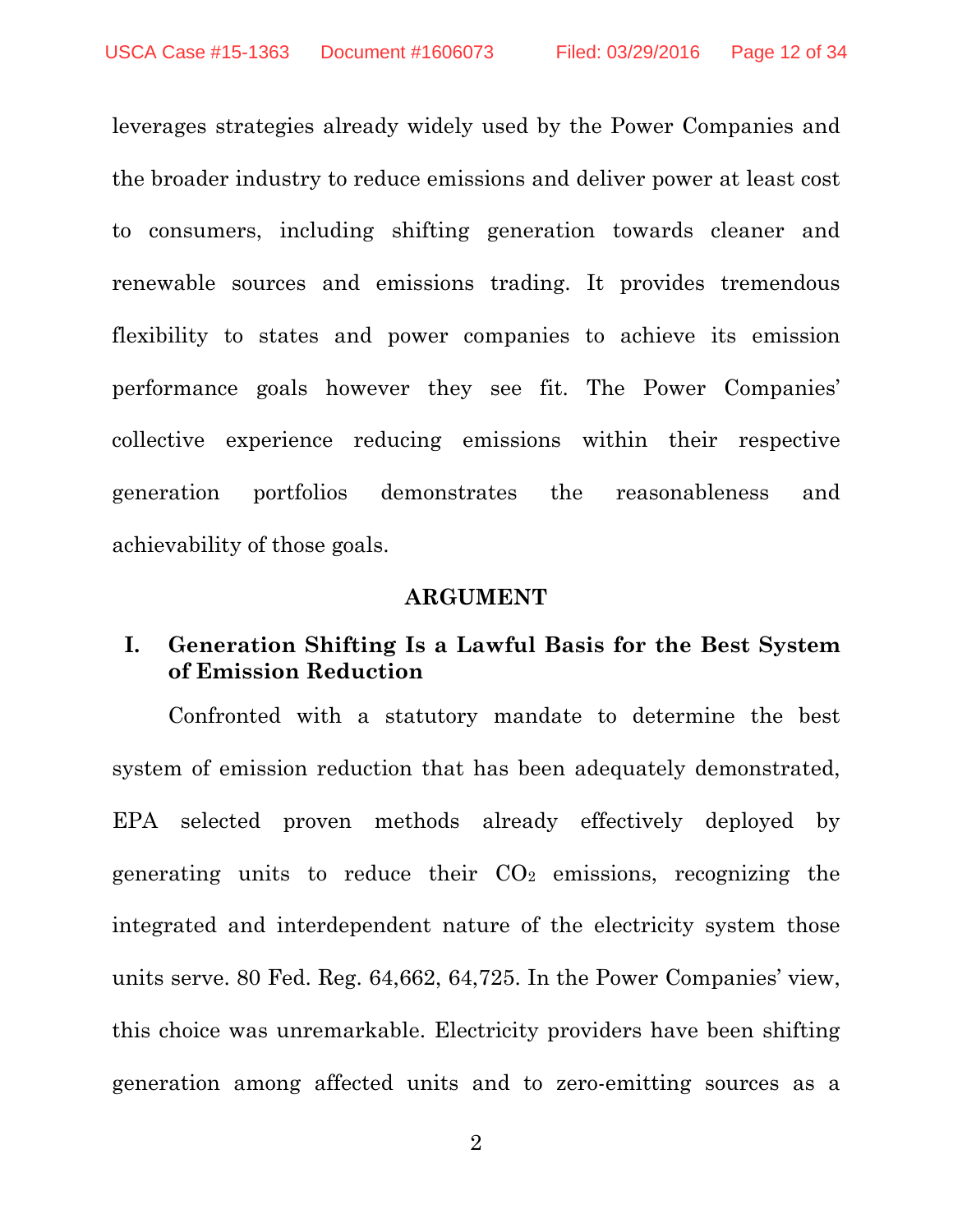means of achieving emission reductions for decades, as these strategies achieve greater reductions at lower cost than by relying on control technology alone. *Id.* at 64,730-31; Comments of Calpine Corporation, Los Angeles Department of Water and Power, National Grid, Seattle City Light, et al., EPA-HQ-OAR-2013-0602-23167, at  $9$  (JA) ("EPA's approach…reflects the essence of the way the electric industry operates…fully consistent with our companies' successful practices."). In fact, generation shifting is itself "business-as-usual" within the power sector and the ordinary means by which supply and demand are instantaneously matched throughout the interconnected electricity grid and balancing authorities and utilities make dispatch decisions to deliver power at least-cost to consumers. *See* 80 Fed. Reg. at 64,692. By largely following existing trends that are causing generation shifts towards lower-emitting sources and by requiring reductions at no greater pace than they are already being achieved by many states and power companies, the Rule's formulation of the best system of emission reduction is reasonable and consonant with the practical realities of how the electricity grid is operated today.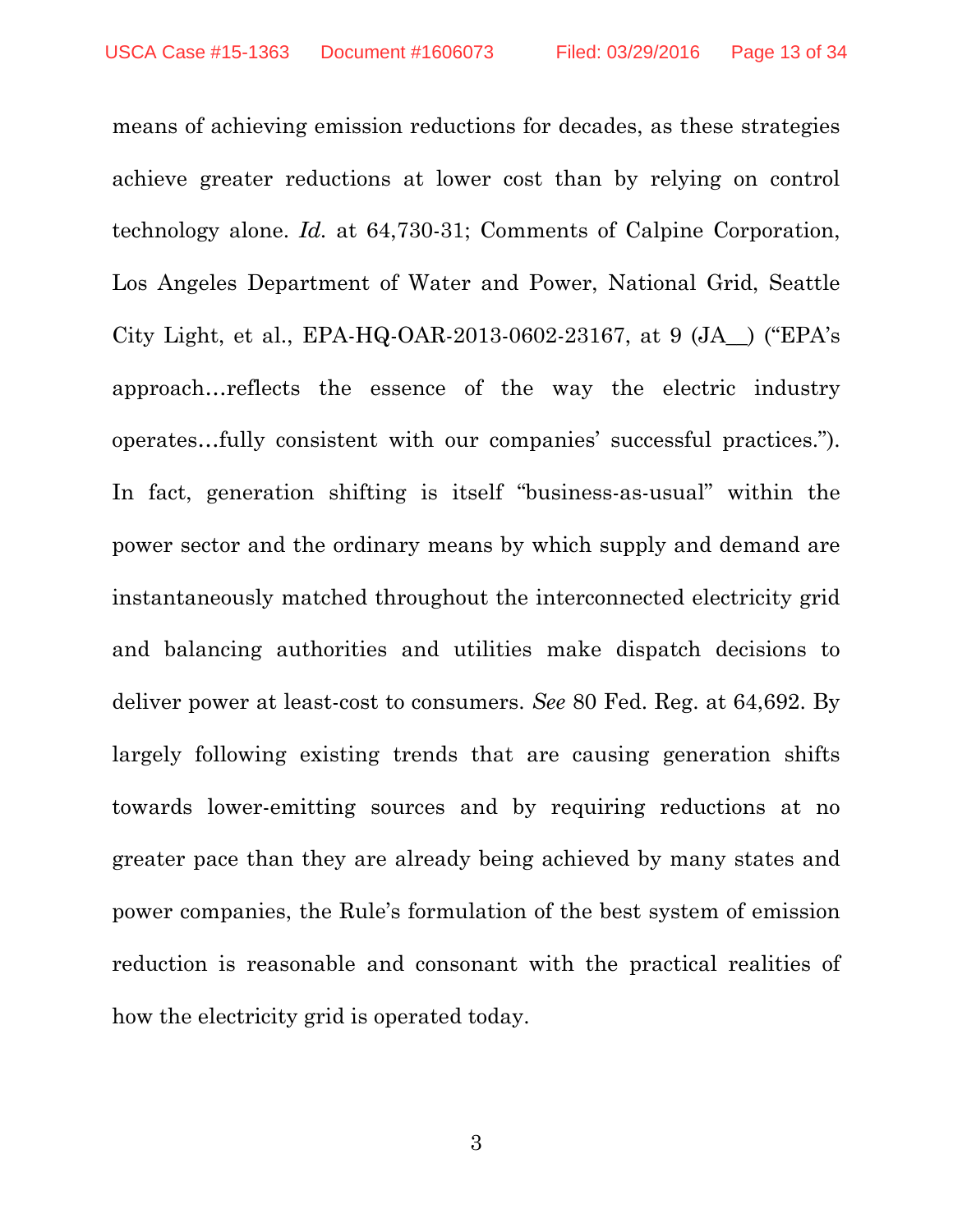Petitioners' essential claim is that, in identifying the best system of emission reduction, EPA must ignore how the nation's bulk power grid is truly operated and the widespread use of generation shifting to optimize the grid's operation, and instead look solely at what can be achieved by implementation of measures at individual units. Core Issues Br. at 29-61. Yet such a narrow interpretation of what the best system may entail is unrealistic, given the uniquely integrated nature of the electricity sector and EPA's statutory obligation to identify the *best* system of emission reduction.

Petitioners' efforts to cast the strategies included within the Rule's best system as novel and unachievable ignore a record replete with contrary evidence. *Eg.*, *id*. at 32; Record-Based Issues Br. at 22. Existing Clean Air Act ("CAA") programs have been explicitly premised upon the ability of the power sector to cost-effectively comply by shifting generation to lower-emitting sources. 80 Fed. Reg. at 64,772. The same is true of state  $CO<sub>2</sub>$  reduction programs such as the Regional Greenhouse Gas Initiative and California's cap-and-trade program, which put a price on carbon emissions and, by virtue of the electricity grid's reliance upon least-cost dispatch principles, incentivize operation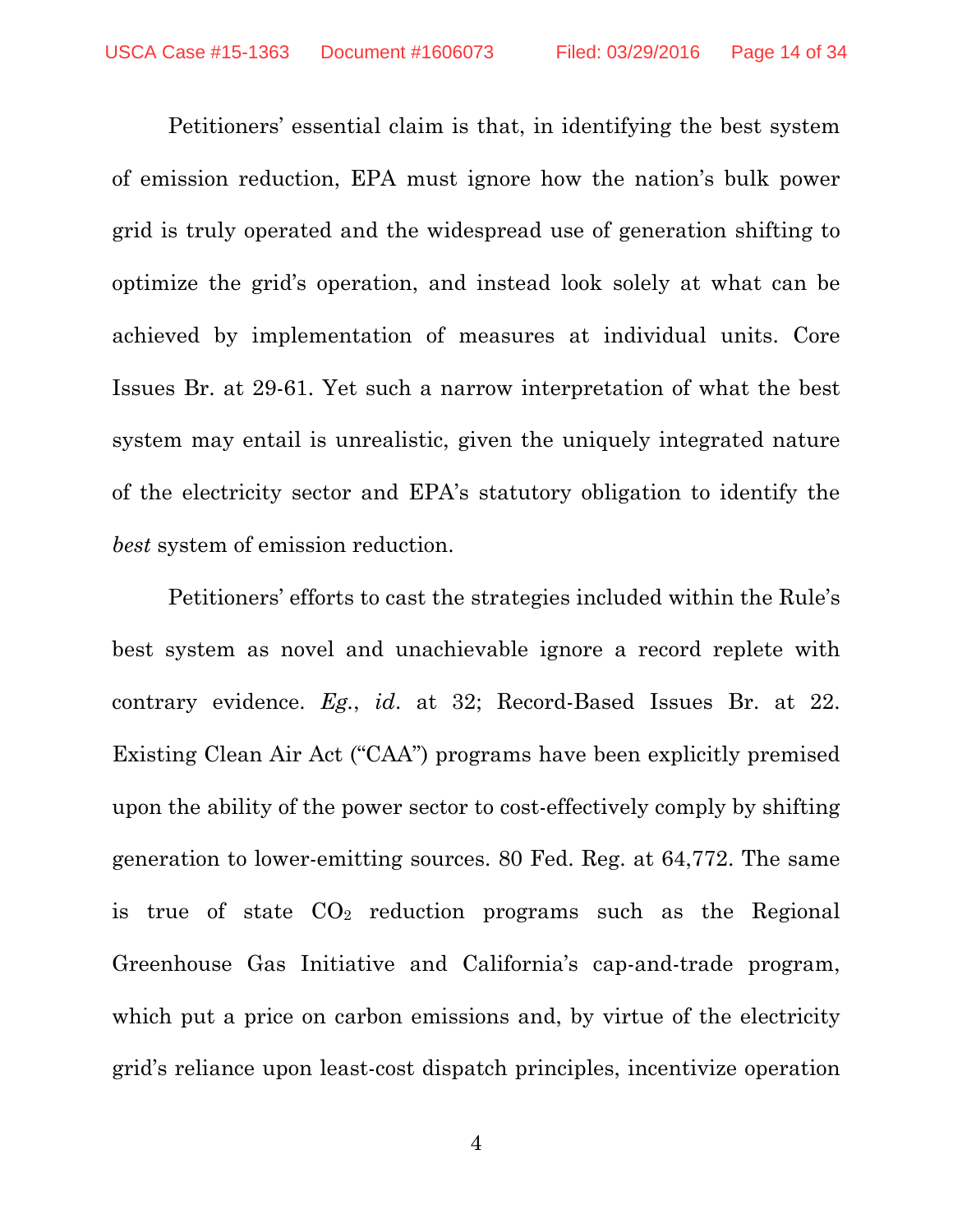of the lowest-emitting units. *Id.* at 64,678, 64,796. The Rule's best system of emission reduction simply builds upon these well-established programs. *Id.* at 64,796.

EPA was correct, therefore, to conclude that the best system of emission reduction cannot be limited to heat rate improvements at coalfired units. Because heat rate improvements reduce variable operating costs, their implementation at affected coal-fired units, in the absence of generation-shifting measures contemplated by building blocks two and three, would increase the cost-competitiveness of those units compared to lower-emitting fossil sources, leading to their more frequent dispatch. This in turn would lead to greater net  $CO<sub>2</sub>$  emissions, despite the reduced emission rate. *Id.* at 64,748, 64,787. Accordingly, to achieve real reductions in  $CO<sub>2</sub>$  emissions consistent with section 111, EPA could not identify the best system of emission reduction as consisting solely of heat rate improvements to individual units.

Likewise, EPA was correct in declining to establish the best system based on other facility-based control measures which, while technically feasible, are significantly more expensive than shifting generation to lower- and zero-emitting sources. *Id.* at 64,727-28.

5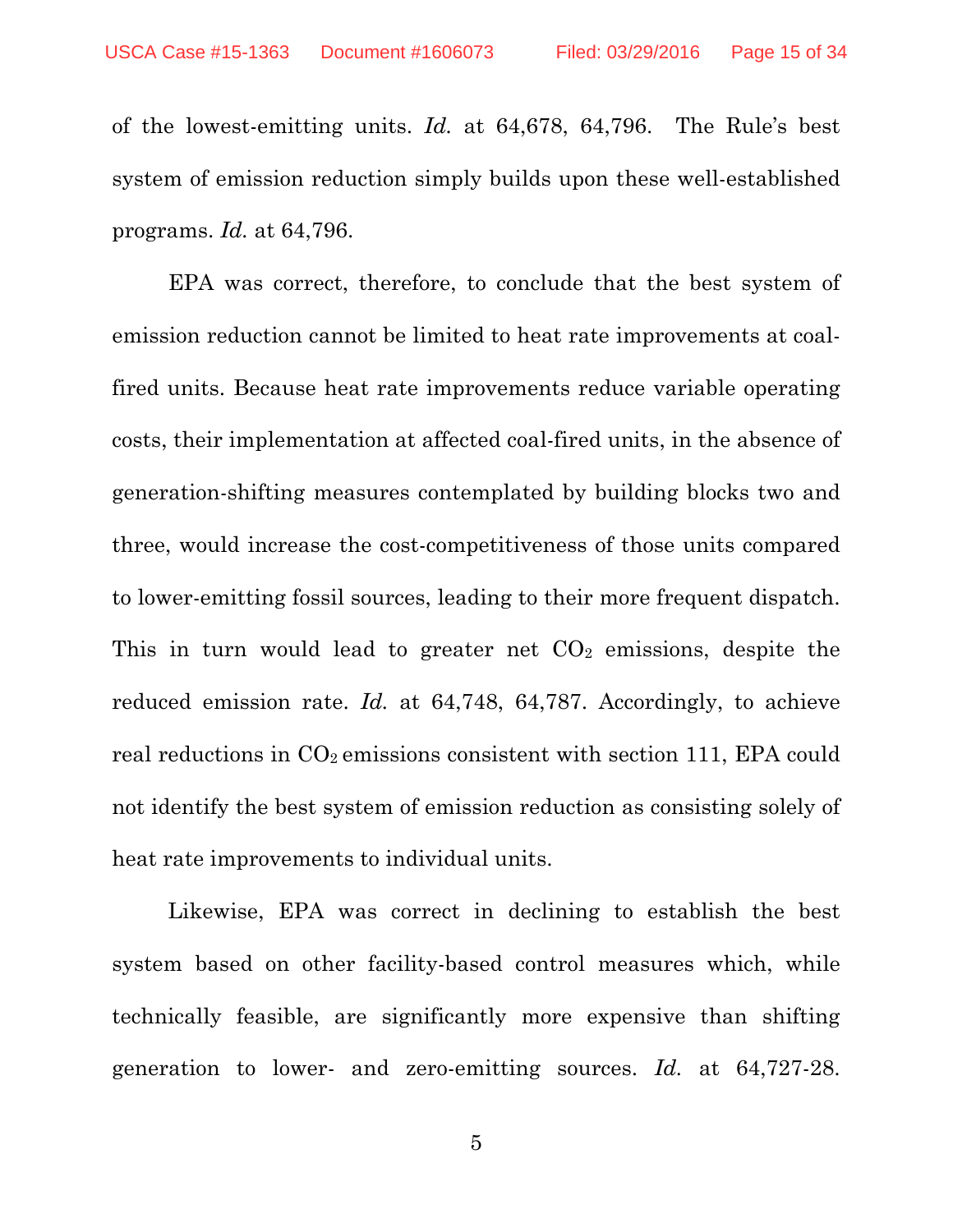Affected coal-fired units could, for instance, co-fire with natural gas or convert to operate exclusively on natural gas. *Id*. Due to the Rule's flexibility, these remain viable compliance options. *Id*. Yet, as EPA recognized, even had EPA established the best system based on these measures, affected units would almost certainly rely on generation shifting to achieve equivalent emission reductions at lower cost. *Id.* at 64,728. Recognizing these facts, EPA took the sensible step of deciding that the best system of emission reduction was comprised primarily of the generation-shifting measures that utilities would actually and already do employ to balance supply and demand at lowest total cost.

Petitioners nonetheless contend that the best system is unachievable, asserting technical flaws in the reductions that EPA determined could be obtained through use of existing natural gas-fired combined-cycle units and potential renewable sources. Yet at their core, these measures merely build on existing trends, which are causing gasfired generation to economically displace coal-fired generation and renewable sources to become more cost-competitive. *Id.* at 64,785; Greenhouse Gas Mitigation Measures TSD, EPA-HQ-OAR-2013-0602- 37115, at 3-11 (JA\_\_) (noting that, due to natural gas price declines,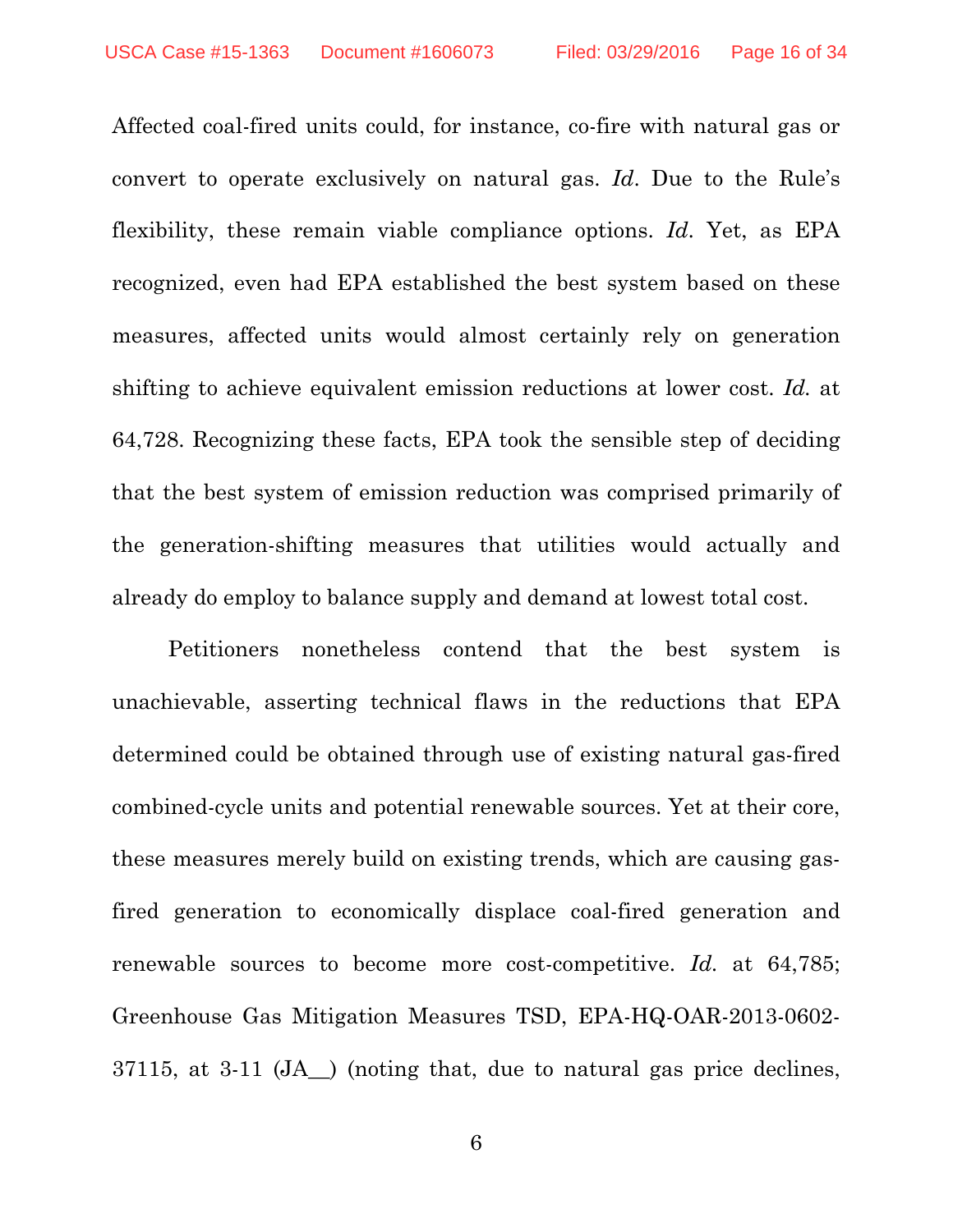"operators have shifted significant quantities of generation from coal units to [gas-fired combined-cycle units], absent any federal CO2 requirements."). And while Petitioners incorrectly assert otherwise, there are more than sufficient amounts of unused gas-fired combinedcycle capacity and potential renewable generation capacity available for all affected units to achieve the Rule's emission reduction goals at reasonable cost. 80 Fed. Reg. at 64,799, 64,802, 64,806-11.

EPA correctly concluded, for instance, that a utilization rate of 75 percent net summertime capacity for existing gas-fired combined-cycle units is technically feasible. *Id.* at 64,798-801. From the perspective of the Power Companies, EPA set this rate with ample margin and attention to what is practically attainable. *Id.* at 64,799; *see also*  Comments of Calpine Corporation, EPA-HQ-OAR-2013-0602-22799, at 8-9 (JA\_\_-\_\_) ("our…data demonstrate that even higher annual capacity factors are achievable"). Petitioners cite a series of statistics, implying that data showing the existing fleet was utilized at a 46 percent overall rate in 2012 demonstrate that a 75 percent utilization rate cannot be achieved by 2030. Record-Based Issues Br. at 27-29. Yet, the 46 percent rate reflects an electricity system that does not sufficiently factor the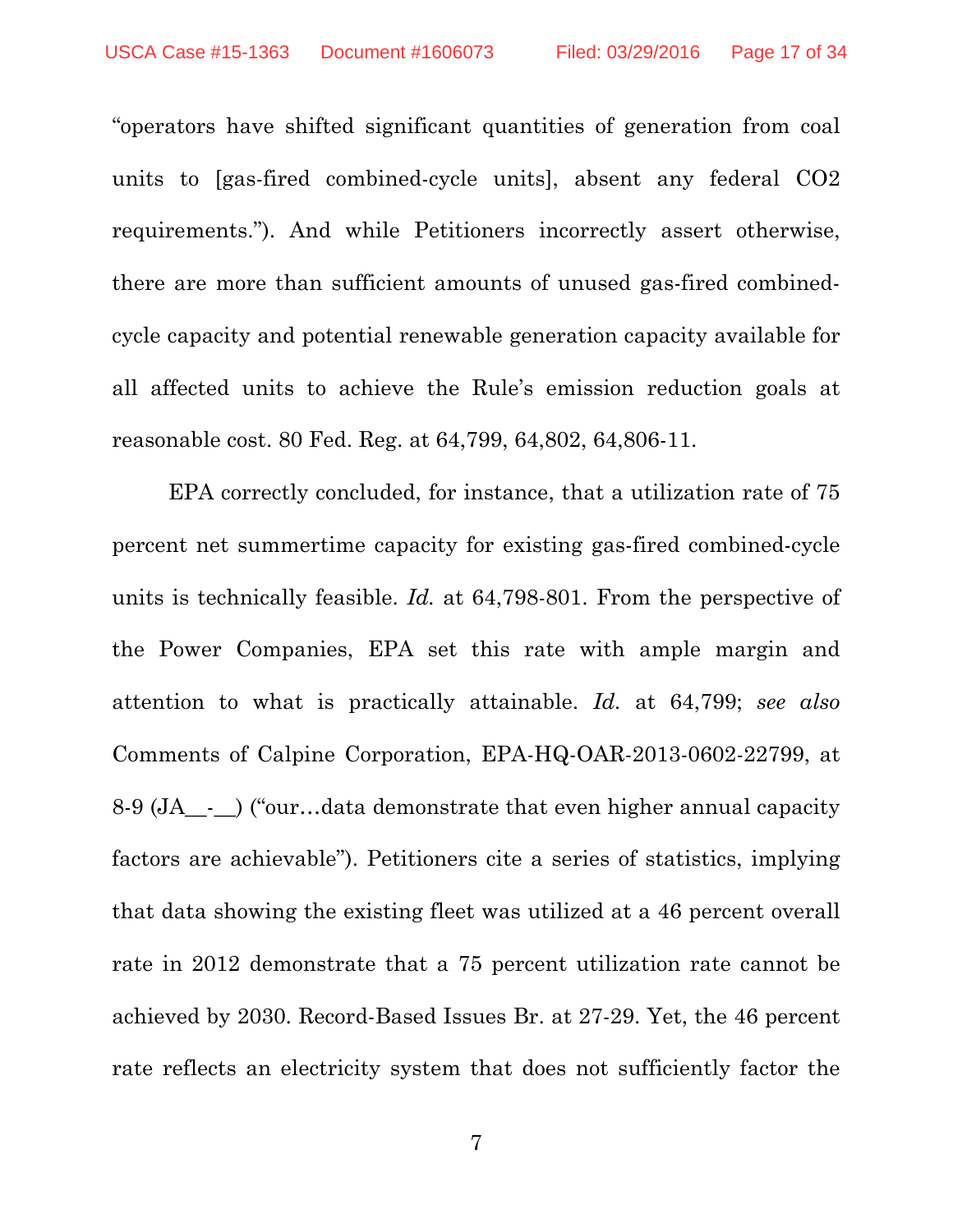cost of carbon pollution into dispatch decisions. Once that cost is incorporated, the existing gas-fired fleet will have adequate incentive to displace additional coal-fired generation and exceed EPA's conservative 75 percent rate, as many combined-cycle units already regularly do. 80 Fed. Reg. at 64,799.

Moreover, the Rule does not mandate that any particular combined-cycle unit operate at these utilization rates, nor does it require they be achieved instantaneously. Rather, in setting the Rule's emission performance rates, EPA forecast only gradual increases in combined-cycle utilization, assuming that, in the decade between 2012 and 2022, the percentage of combined-cycle generation would increase no more than it did in a single year (2011), and then only modest increases of 5 percent per year thereafter. *Id.* at 64,798. In fact, the Rule does not mandate that these utilization rates ever be attained, but allows states and affected units expansive flexibility to achieve the emission performance rates however they should choose.

Generators across the country, regardless of ownership or market structure, can seamlessly and cost-effectively reduce emissions through the generation-shifting measures contemplated by the Rule. *Id.* at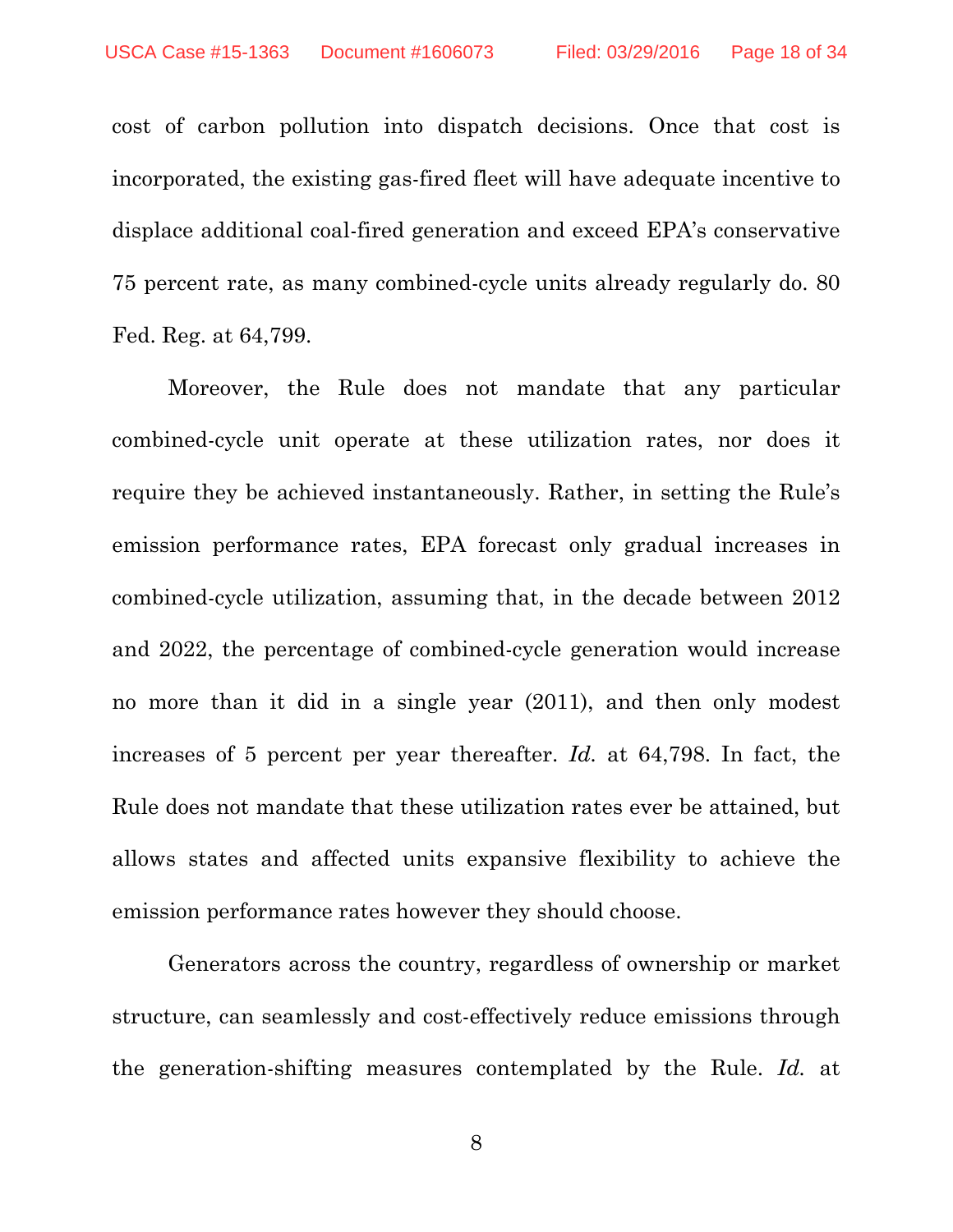64,796-97, 64,805-08. The Power Companies' own investments in lowand zero-emitting generation affirm this. *E.g.*, *id.* at 64,805, Table 8; Comments of Austin Energy, EPA-HQ-OAR-2013-0602-22814, at 1-2, (JA\_\_-\_\_); Comments of Calpine Corporation, Los Angeles Department of Water and Power, National Grid, Seattle City Light, et al., EPA-HQ-OAR-2013-0602-23167, at 9 (JA\_\_) ("Each of the elements of [the best system of emission reduction]…has been successfully deployed by our companies."). Far from the standard of "*non*-performance" suggested by Petitioners (Core Issues Br. at 25), the Rule's reliance upon generation shifting is fully consonant with how the Power Companies have improved the emission performance of their respective generation portfolios.

### **II. EPA Appropriately Considered the Availability of Emissions Trading**

Petitioners claim that EPA unreasonably relied on the availability of trading to demonstrate the achievability of its emission guidelines. Record-Based Issues Br. at 49. Petitioners are incorrect. As EPA explains, "[e]ssentially, trading does nothing more than commoditize compliance…." 80 Fed. Reg. at 64,734. Trading is simply an accounting mechanism that makes it possible for sources to "cross-invest" in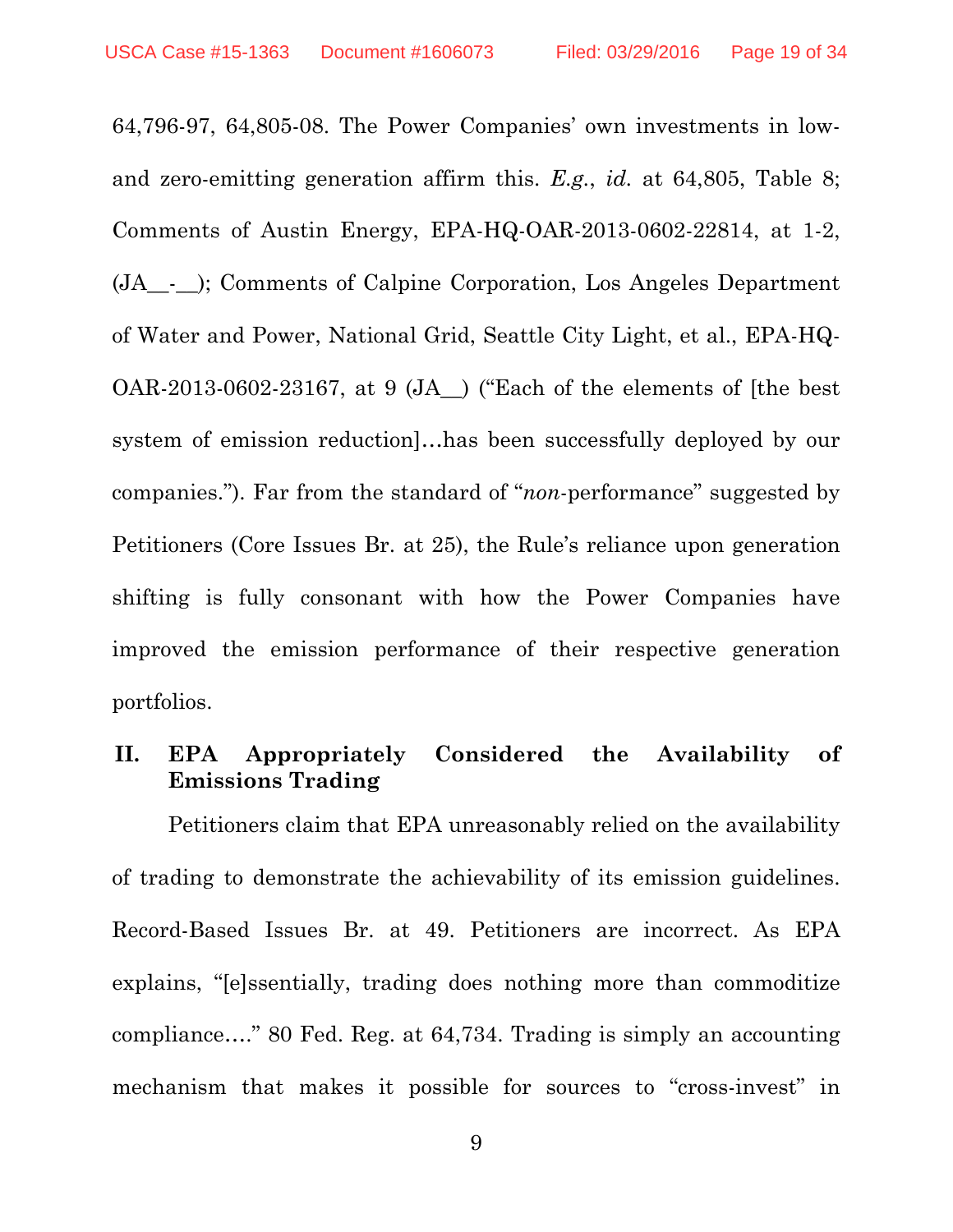reductions elsewhere in lieu of undertaking direct investments themselves. *Id.* at 64,733. And, contrary to Petitioners' contentions, the Rule does not mandate trading, but makes it available as but one means for affected units to cost-effectively access the reductions needed to achieve their respective emission performance rates. For a host of reasons, including the strong interest in trading expressed by both states and affected units, EPA reasonably concluded "that states could—and, in fact, may be expected to—establish standards of performance that incorporate emissions trading." *Id*.

The Power Companies were among those that expressed a strong interest in emissions trading and noted that EPA's framework regulations under section 111(d) already authorized trading to implement emissions guidelines. *See* Comments of Calpine Corporation, Los Angeles Department of Water and Power, National Grid, Seattle City Light, et al., EPA-HQ-OAR-2013-0602-23167, at 7 (JA\_\_) (noting that "emission standard" is defined to include "establishing an allowance system" under 40 C.F.R. § 60.21(f)). As the Power Companies noted, emissions trading is well-demonstrated under both existing CAA programs and state programs designed to reduce CO2 emissions. *See id*.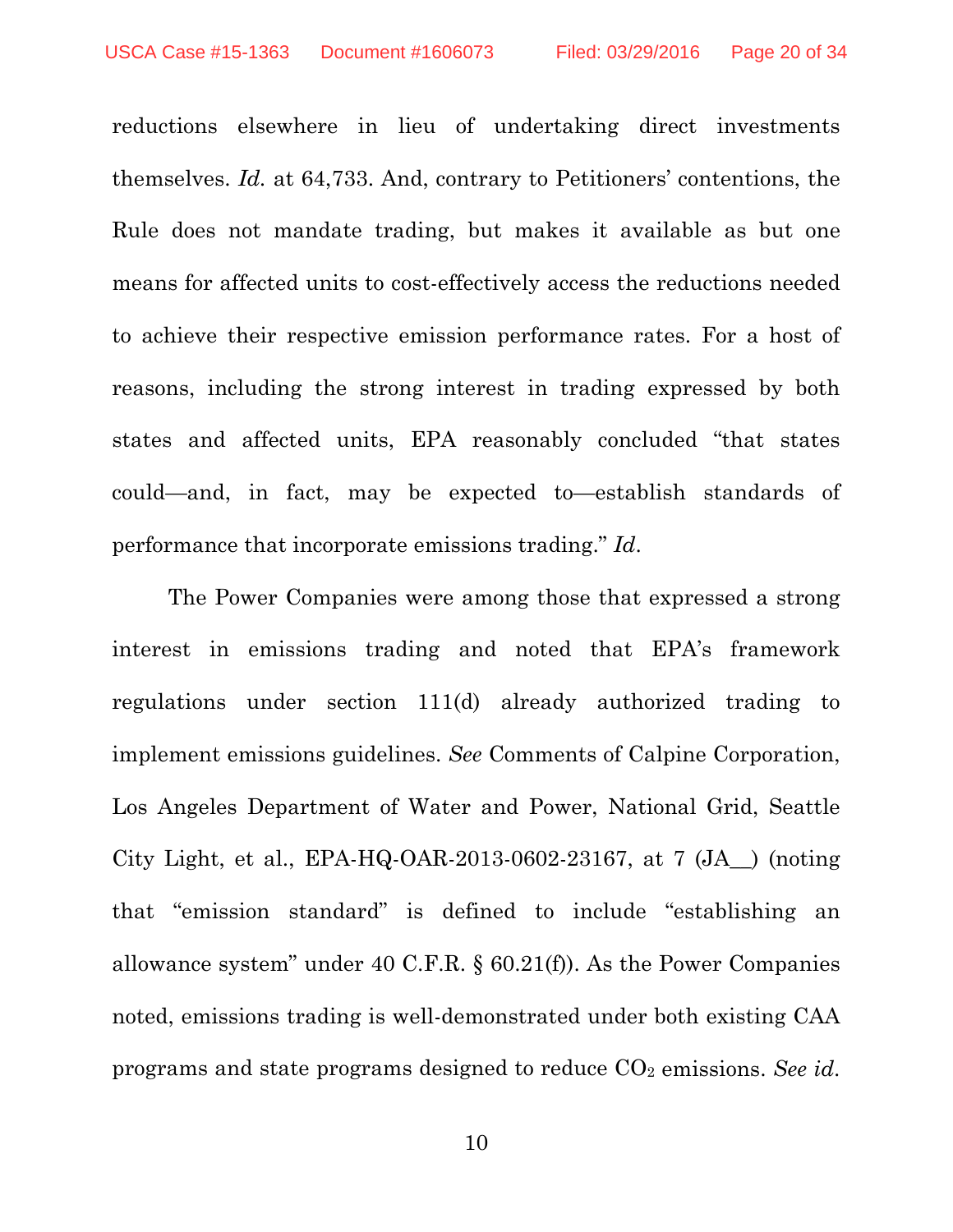at 6 (JA\_\_); Comments of Pacific Gas and Electric Company, Southern California Edison, Los Angeles Department of Water and Power, Sacramento Municipal Utility District, et al., EPA-HQ-OAR-2013-0602- 23198, at  $2-3$  (JA\_-\_).

At bottom, Petitioners assert that, although trading should be available as a compliance tool, EPA must ignore its availability in identifying the level of reduction achievable through implementation of the best system of emission reduction. But the statute imposes no such constraint on EPA. Ignoring trading would fail to reflect the practical realities of how the electricity sector has historically achieved emissions reductions and how states and utilities will undoubtedly seek to achieve them under the Rule. Indeed, some of the very same Petitioners who attack the legality of the Rule for allowing a "cap-and-trade program" under section 111(d) endorsed just such an approach in litigation challenging the Clean Air Mercury Rule. *See* Joint Brief of State Respondent-Intervenors, Industry Respondent-Intervenors, and State Amicus, at 26, *New Jersey v. EPA*, 517 F.3d 574 (D.C. Cir. 2008) (No. 05-1097) (supporting legality of a cap-and-trade program under section  $111(d)$ ).

11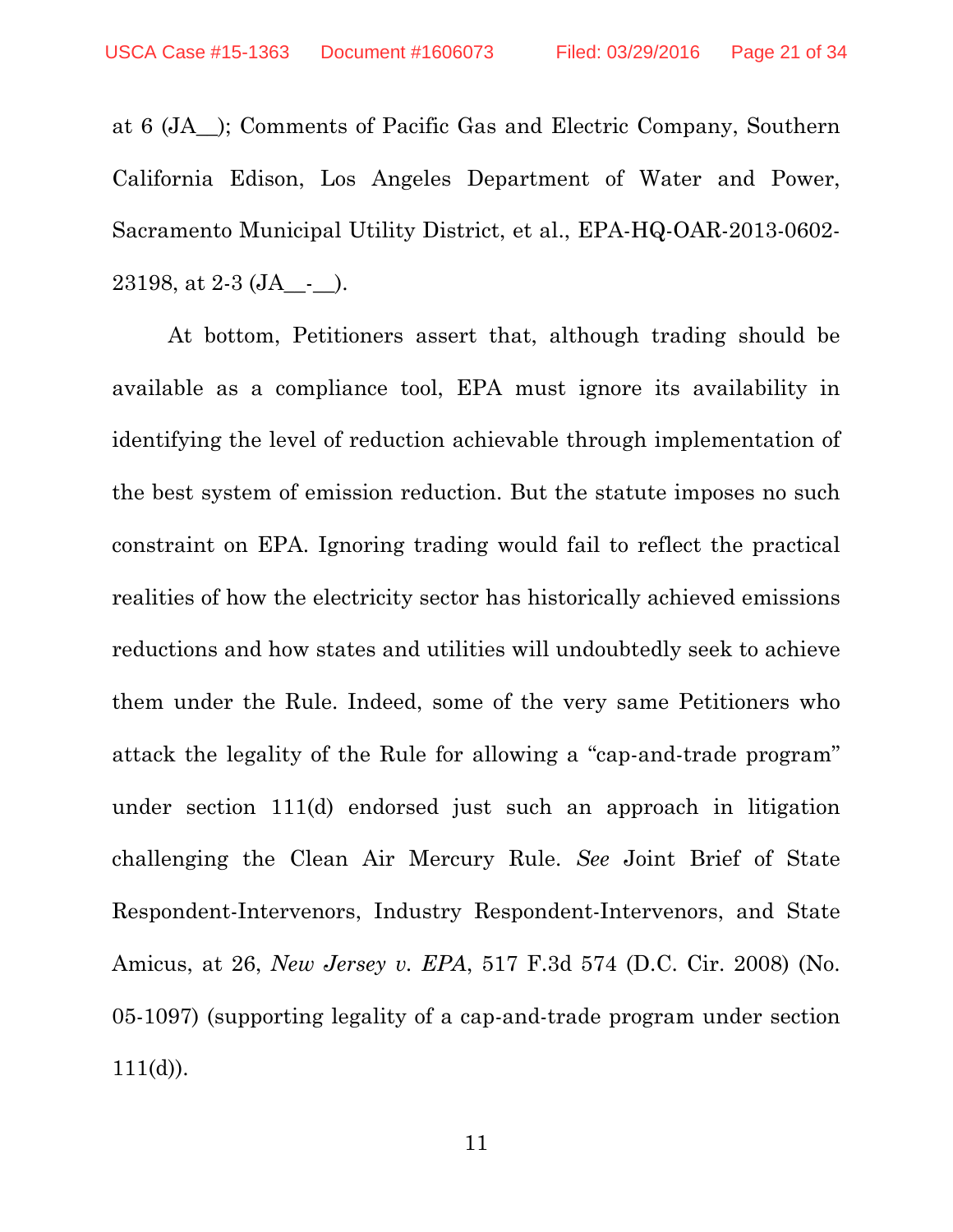Petitioners are also wrong to claim that this Rule is defective because, unlike other trading programs established under the CAA, EPA did not itself impose a national trading program nor mandate that trading be implemented by all states. Record-Based Issues Br. at 52. EPA provided states flexibility to decide on the contours of a trading program that would best suit their respective generating units, rely upon existing trading programs, or eschew trading altogether; that is not a fault, but a virtue of the Rule. Far from reflecting any critical flaw, EPA's conclusion that trading would be utilized as but one means of accessing reductions reflects the real-world experience of the Power Companies: Whether in competitive markets or traditional regulatory structures, trading programs are a demonstrated means of driving emission reductions at least cost for consumers. *See* Comments of Envtl. Energy Alliance of New York (National Grid, New York Power Authority, et al.), EPA-HQ-OAR-2013-0602-22854, at 9 (JA\_\_) ("Through [the Regional Greenhouse Gas Initiative]…states have seamlessly and successfully implemented emissions limits within existing power markets without market distortions, disruptions, or reliability issues."). They will likewise provide a pathway to compliance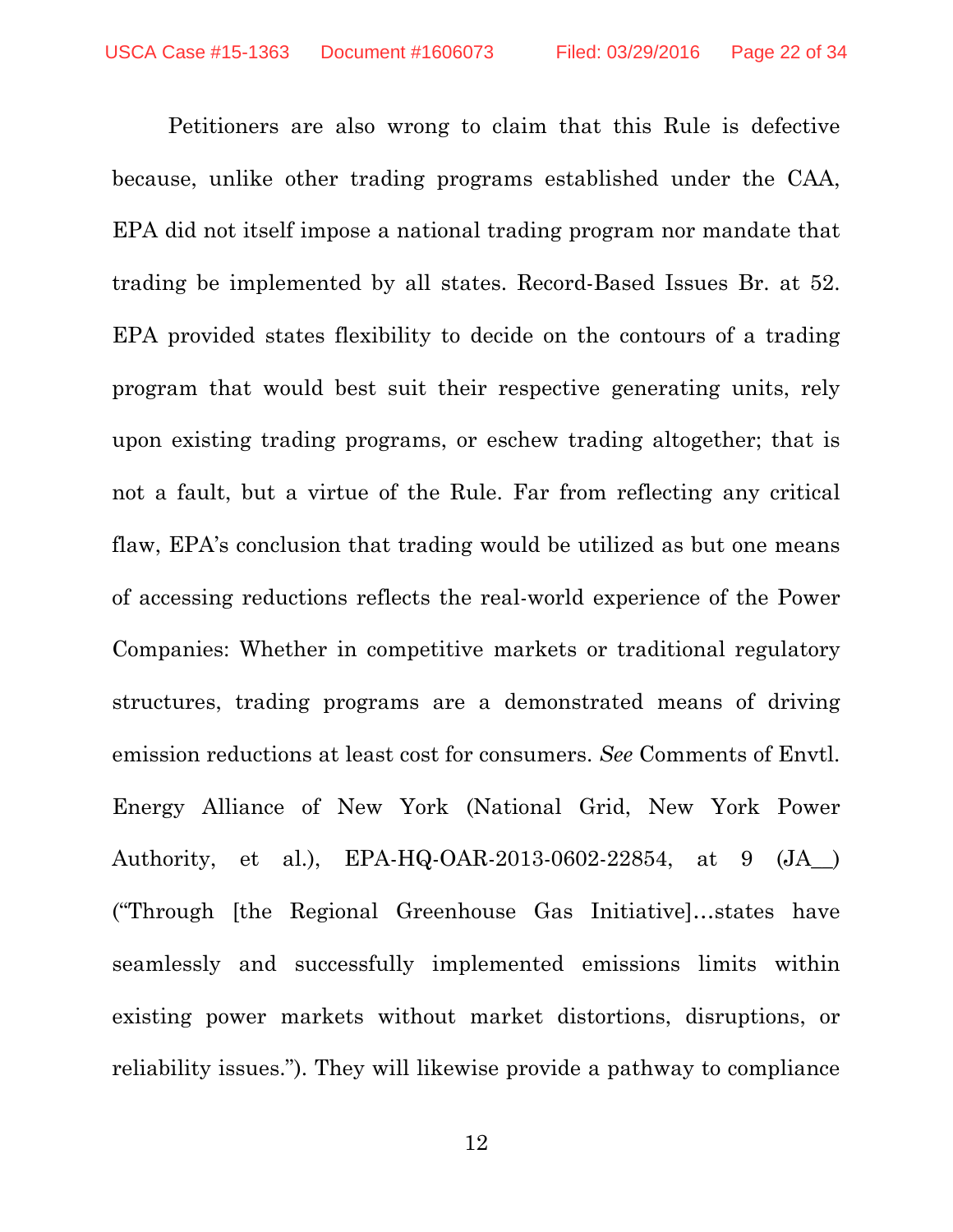with standards established under the Rule. *See* Resp. of Power Companies in Opp'n to Mot. for Stay, Doc. #1587423, at 4 (Dec. 8, 2015).

#### **III. The Rule Will Not Impair Reliability**

Petitioners' claim that the Rule will compromise reliability lacks merit. By building upon existing shifts in the electricity sector, the reductions required by the Rule can be accomplished through changes already being instituted and planned by states and system operators. This is especially true given the flexibility afforded by the final Rule, which does not require rigid implementation of the building blocks, but allows states and power companies to utilize whatever tools they deem appropriate to achieve an equivalent level of emissions performance. The final Rule also extended the start of the interim compliance period to 2022 – more than 6 years from the Rule's effective date – and adjusted the interim goals to provide a more gradual progression towards the Rule's 2030 goal. 80 Fed. Reg. at 64,875. States are afforded significant discretion to develop a plan adapted to their unique circumstances and must demonstrate consideration of grid reliability. *Id.* at 64,876. Finally, EPA provided states a safety mechanism that allows compliance obligations to be modified in cases of acute threats.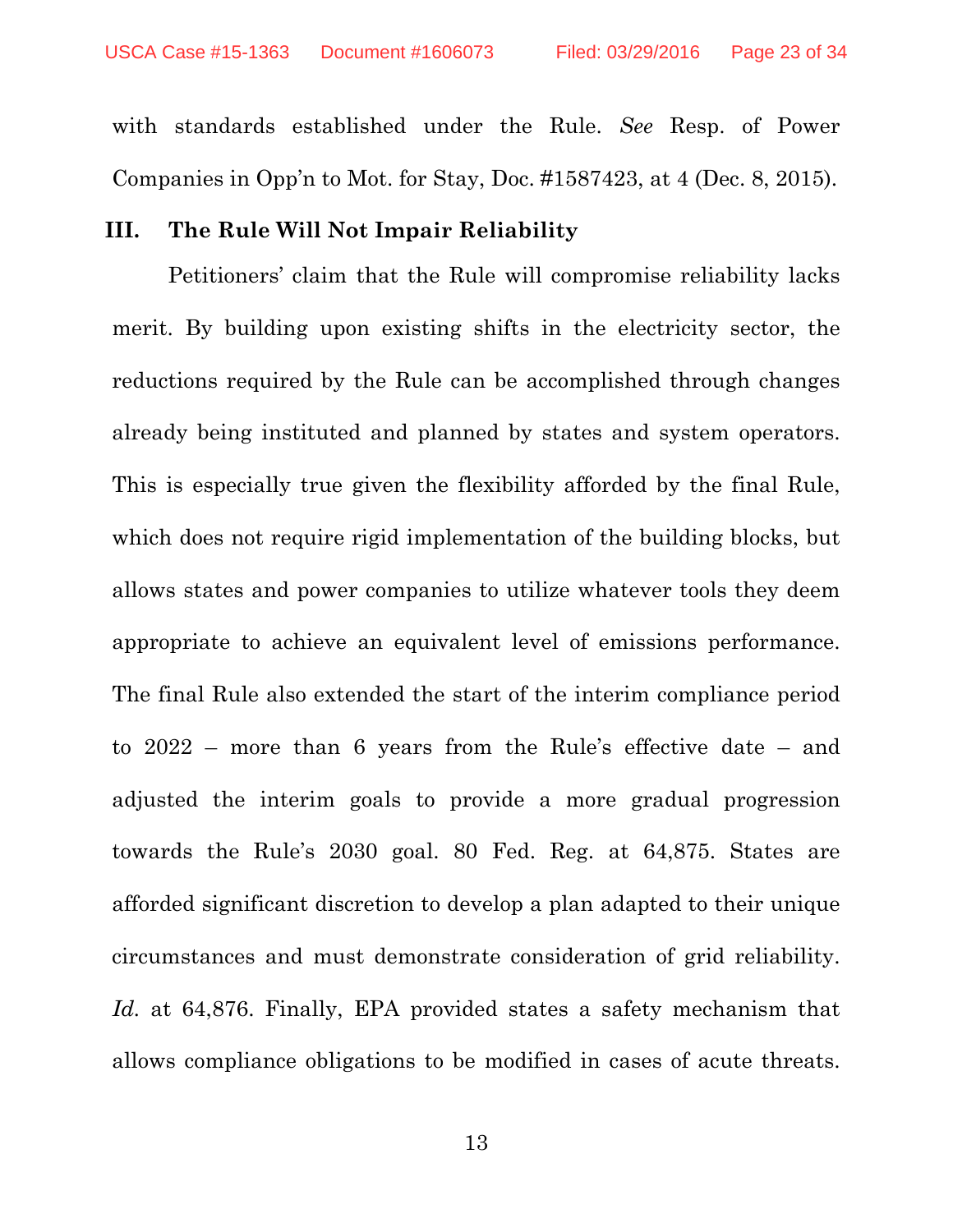*Id.* at 64,876; *see also id.* at 64,874-81; Resource Adequacy and Reliability Analysis TSD, EPA-HQ-OAR-2013-0602-36847 (JA\_\_).

Petitioners' reliability claims are divorced from the realities of how the electricity grid operates and changes in the generation mix are actually planned for and accommodated. 80 Fed. Reg. at 64,881; Analysis Group, Electric System Reliability and EPA's Clean Power Plan: Tools and Practices, EPA-HQ-OAR-2013-0602-37015 (JA\_\_). The Power Companies and broader industry have successfully reduced emissions within their generation portfolios without compromising reliability and will continue to do so under the Rule. *See* Resp. of Power Companies in Opp'n to Mot. for Stay, Doc. #1587423, at 1 (Dec. 8, 2015).

# **IV. The Rule's Leakage Provisions Are Lawful and Do Not Prevent Dispatch of New Units**

Petitioners incorrectly assert that the Rule's leakage provisions unlawfully "regulate the dispatch of new units under section 111(d)." Record-Based Issues Br. at 66. The leakage provisions simply ensure that, in the event a state should elect to adopt a mass-based plan in lieu of a rate-based plan (i.e., one that requires affected units to meet a total cap on emissions, expressed in tons per year, rather than a limit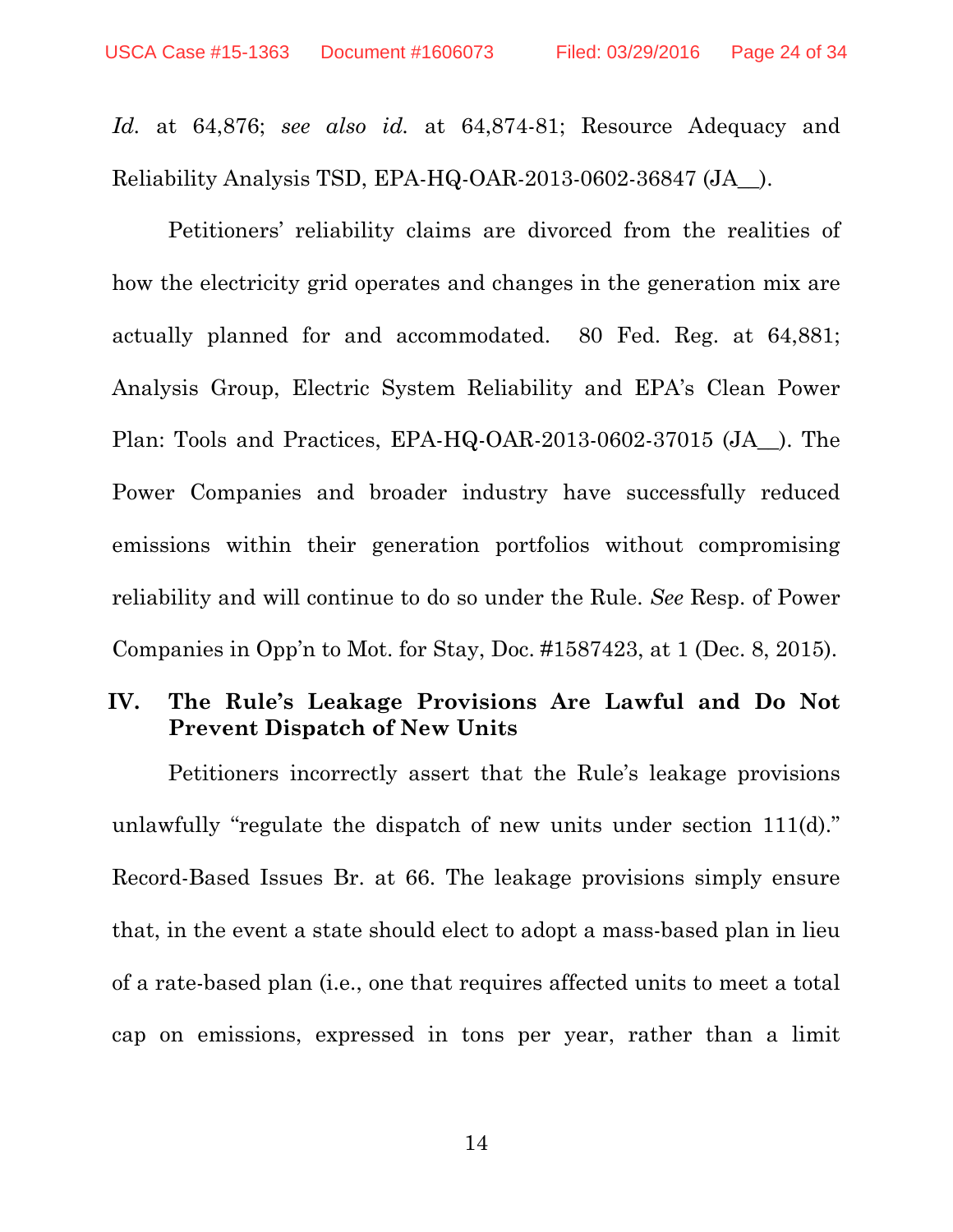expressed in pounds per megawatt-hour generated), its plan must achieve equivalent emission performance.

The "chief regulatory requirement" of the Rule is the emission performance rates that reflect application of the best system of emission reduction to the affected units. 80 Fed. Reg. at 64,823. Rate-based goals do not implicate leakage because new fossil-fired units, which cannot generate "emission rate credits," have no incentive to increase their generation (and, as a consequence, their emissions) as a means of reducing emissions from affected units. *Id*.

Mass-based goals, however, could incentivize increased generation and emissions from new gas-fired combined-cycle units as a substitute for improving the emissions performance of existing units. *Id*. Because this could prevent mass-based programs from achieving equivalent emission performance, the Rule requires states submitting mass-based plans to "demonstrate that the plan addresses and mitigates the risk of potential emissions leakage to new sources." *Id.* at 64,887. Although a state only need make this demonstration if it has elected to apply the Rule's mass-based goals to its affected units in lieu of the emission performance rates, the Rule provides several options to such states: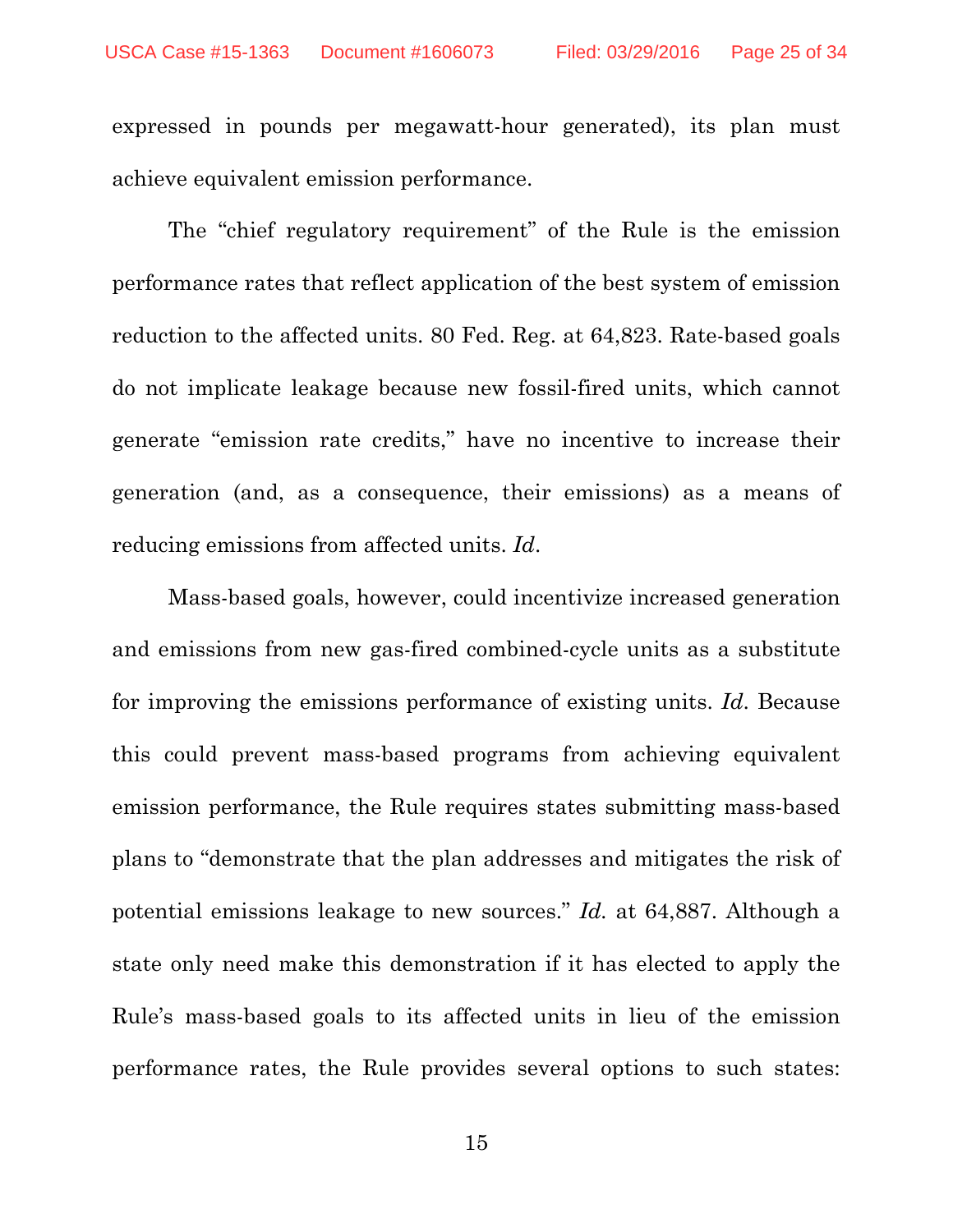They can choose to impose requirements upon new fossil-fired units as a matter of state law, as the ten states already implementing emissions budget trading programs have done; they can allocate allowances in a way that counteracts incentives to shift generation to new fossil-fired units; or they can otherwise demonstrate that leakage is unlikely to occur due to plan elements or unique state characteristics. *Id.* at 64,888, 64,949. None of these options regulates the dispatch of new fossil units under section 111(d).

Petitioners are also incorrect that these provisions "prevent the dispatch of new units." Record-Based Issues Br. at 66. Rather, all they require is that a state electing a mass-based approach align incentives with what would occur if the subcategory-specific emission performance rates were applied to affected units instead. *See* 80 Fed. Reg. at 64,822. In no event would this prevent dispatch of new fossil units or subject them to federally enforceable emissions standards pursuant to section 111(d). New units would continue to be subject to separate standards established by EPA under section 111(b) and would in no circumstance need to achieve the subcategory-specific emissions rates established by EPA under section 111(d).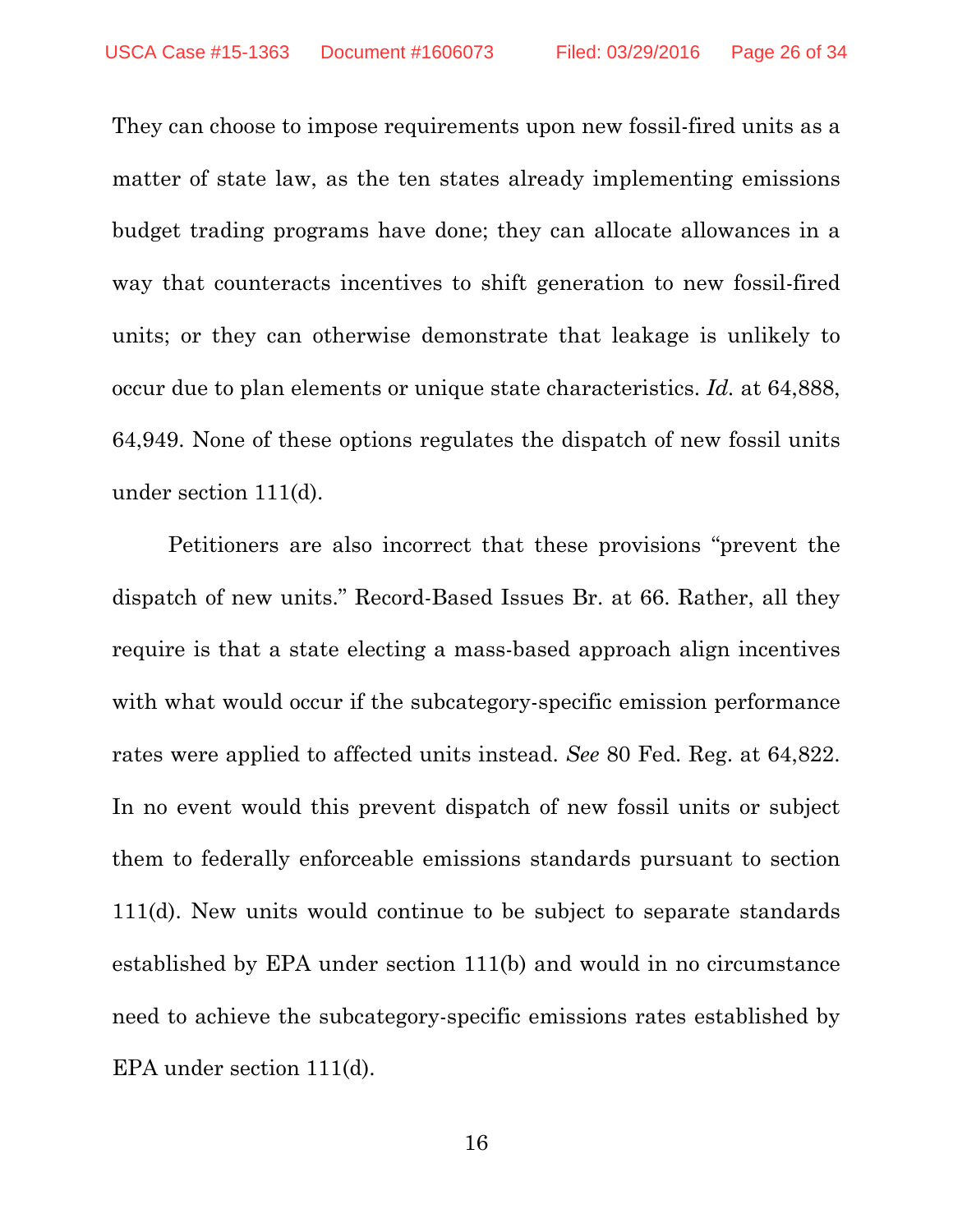Ultimately, the Rule's leakage provisions recognize the practical reality of how generating units operate in the interconnected electricity grid, and do so within the bounds of section 111. Because sections 111(b) and 111(d) both require that the standards established pursuant to them reflect the "best system of emission *reduction*" and given the pollution prevention purposes of the CAA, (*see* 42 U.S.C. § 7401(a)(3), (c)), EPA can reject a state plan that would amount to no more than illusory compliance with a state's mass-based goals and would not result in implementation and enforcement of standards equivalent to those achieved by the best system of emission reduction. *See* 42 U.S.C. §  $7411(d)(1)(B)$ ,  $(d)(2)(A)$ . The Rule's leakage provisions simply make this explicit, anticipating market responses that risk counteracting section 111's and the Rule's emission reduction purposes. *See Natural Res. Def. Council v. EPA*, 822 F.2d 104, 122-26 (D.C. Cir. 1987) (upholding regulation preventing "bypass" of treatment system under *Chevron*, noting that, "far from being contrary to the polices and structures of the [Clean Water] Act," the bypass prohibition simply requires "that the applicable treatment technology, implemented for the purpose of achieving pollution reduction equivalent to the 'best technology,' be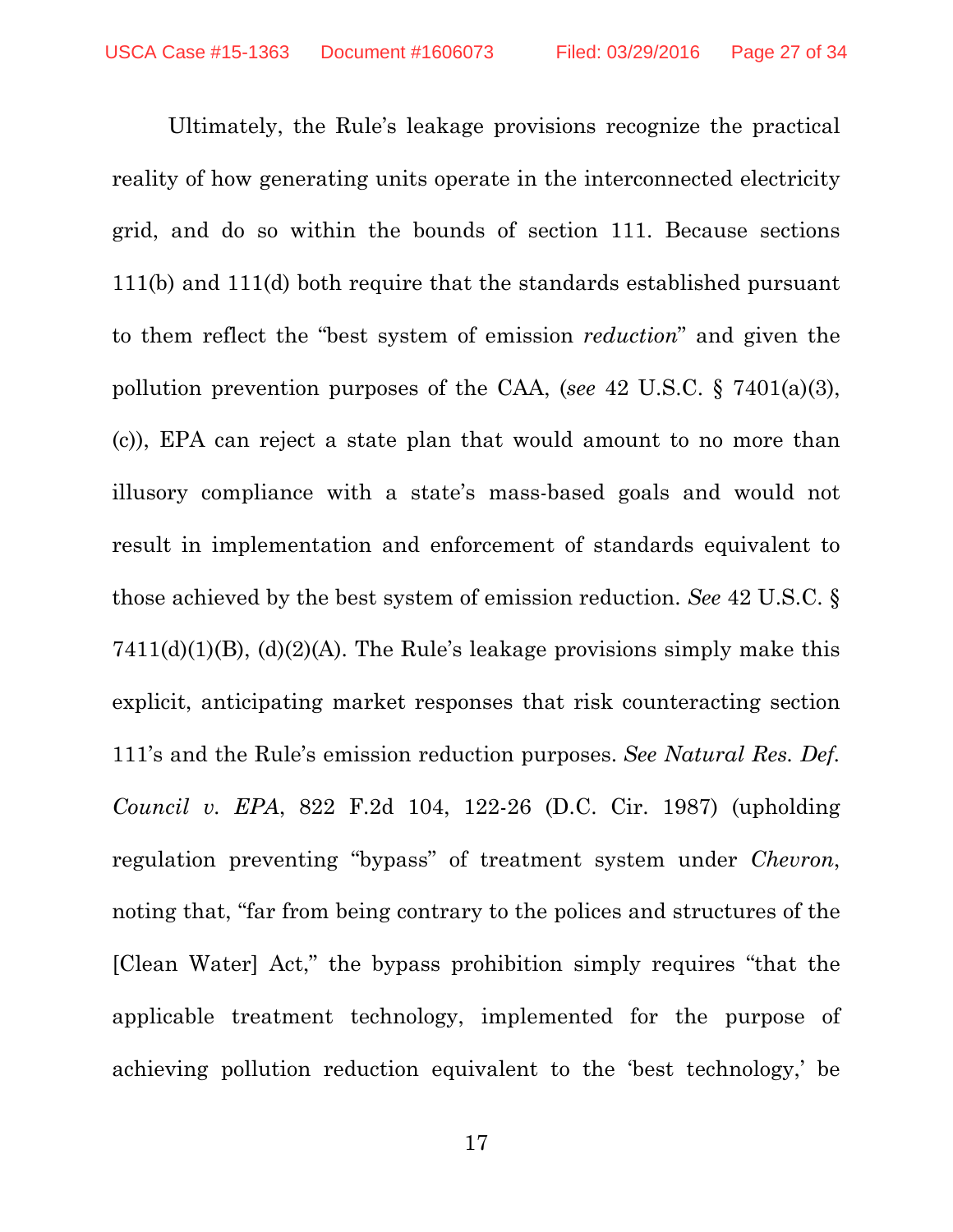operated as designed," in furtherance of the statute's pollution reduction goals and the agency's broad statutory authority). Petitioners' account fails to reflect these market dynamics and instead suggests a limitation in section 111(d) on EPA's ability to counteract them, which exists nowhere in the statute.

## **CONCLUSION**

For all the reasons set forth above and in Respondent EPA's Brief, the Court should deny the petitions for review.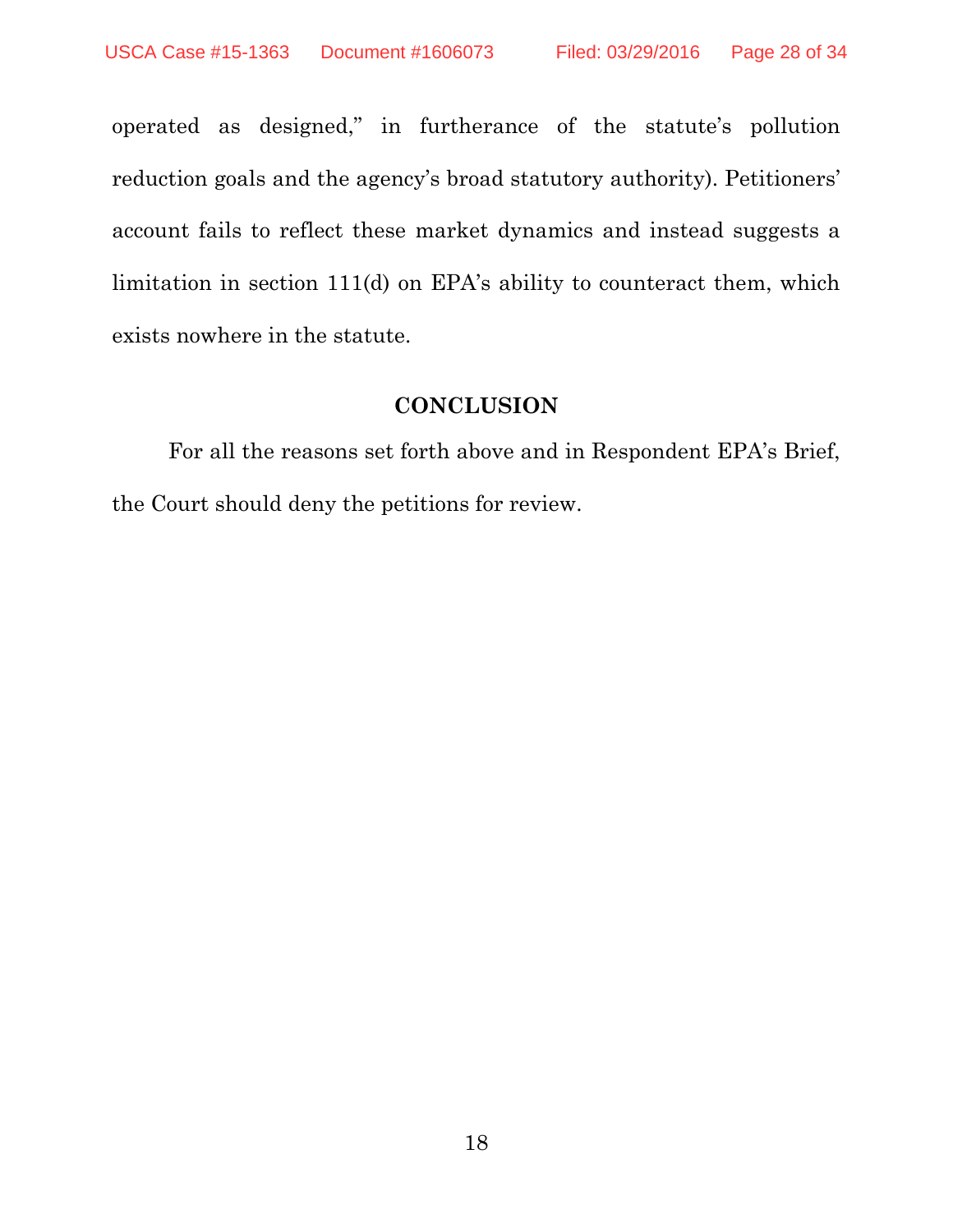Dated: March 29, 2016 Respectfully submitted,

 /s/ Kevin Poloncarz Kevin Poloncarz *Counsel of Record*  Donald L. Ristow Paul Hastings LLP 55 2nd Street #2400 San Francisco, CA 94105 (415) 856-7000 kevinpoloncarz@paulhastings.com

*Counsel for Calpine Corporation, the City of Austin d/b/a Austin Energy, the City of Los Angeles, by and through its Department of Water and Power, The City of Seattle, by and through its City Light Department, National Grid Generation, LLC, New York Power Authority, Pacific Gas and Electric Company, Sacramento Municipal Utility District and Southern California Edison Company*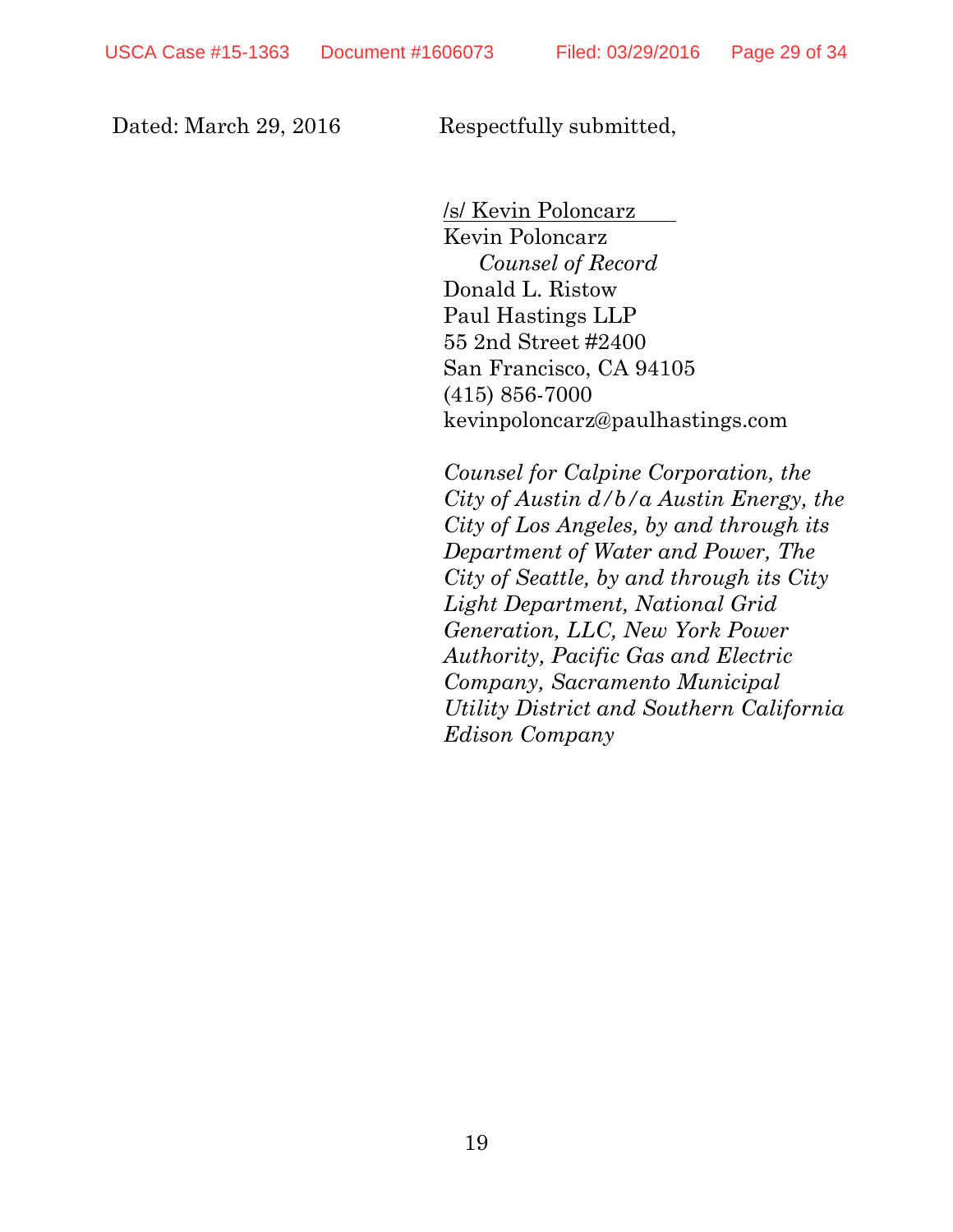#### **CERTIFICATE OF COMPLIANCE**

 Pursuant to Rule 32 of the Federal Rules of Appellate Procedure and the Circuit Rules of this Court, I hereby certify that the foregoing Brief of Intervenors Calpine Corporation, the City of Austin d/b/a Austin Energy, the City of Los Angeles, by and through its Department of Water and Power, The City of Seattle, by and through its City Light Department, National Grid Generation, LLC, New York Power Authority, Pacific Gas and Electric Company, Sacramento Municipal Utility District and Southern California Edison Company in Support of Respondents contains 3,174 words as counted by the word-processing system used to prepare this brief. I further certify that the combined words of this brief and those filed by State Intervenors, NGO Intervenors, and Trade Association Intervenors do not exceed the 20,000 word limit set by the Court in its January 28, 2016 Order (Document #1595922).

> /s/ Kevin Poloncarz Kevin Poloncarz

20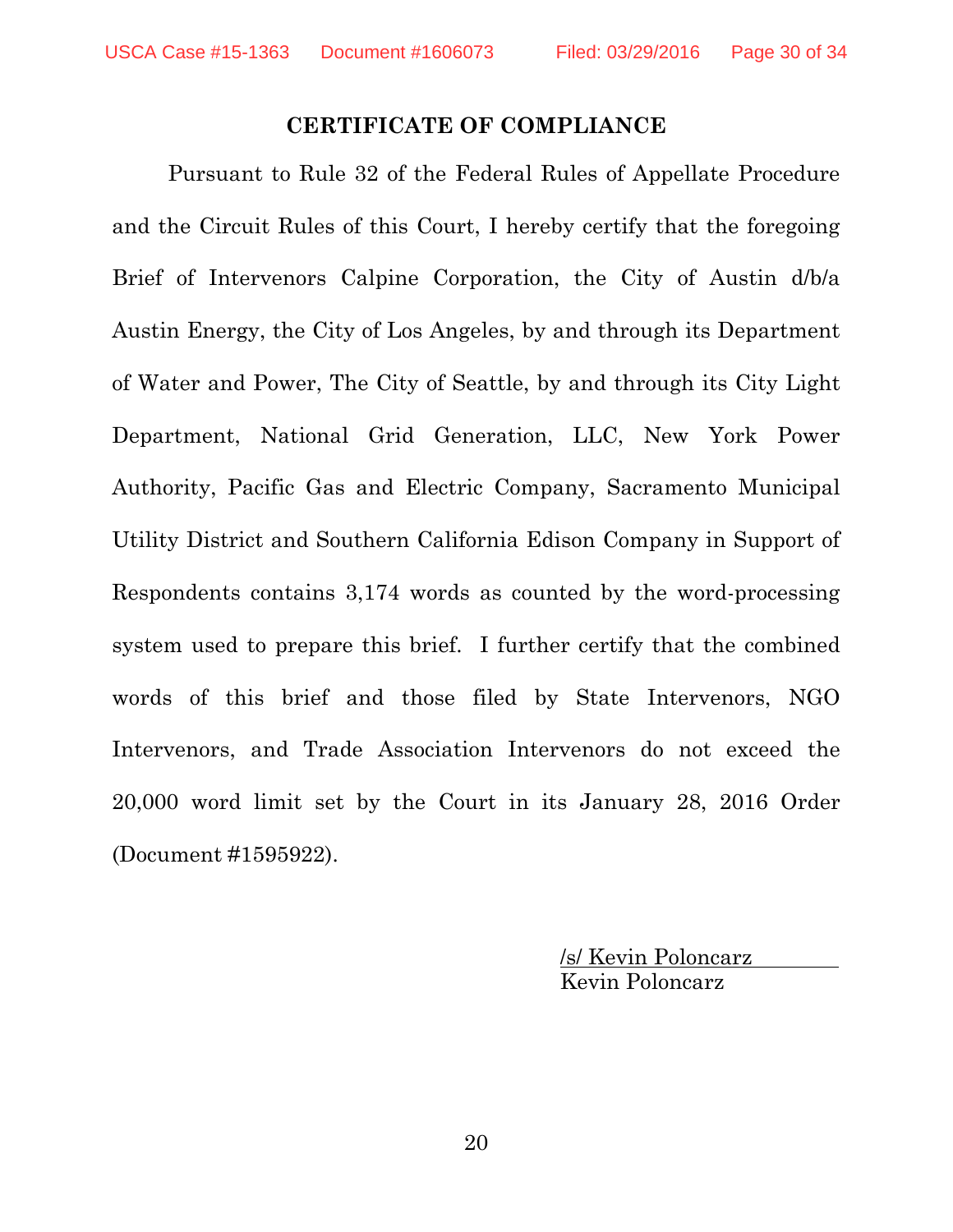### **CERTIFICATE OF SERVICE**

I hereby certify that on this 29th day of March, 2016, I electronically filed the foregoing with the Clerk of the Court using the CM/ECF System, which will send notice of such filing to all registered CM/ECF users. I also caused the foregoing to be served via U.S. mail on

counsel for the following parties at the following addresses:

Janice M. Alward Arizona Corporation Commission 1200 West Washington Phoenix, AZ 85007-2927 *Counsel for Petitioner Arizona Corporation Commission*

Kelvin Allen Brooks Office of the Attorney General, State of New Hampshire 33 Capitol Street Concord, NH 03301-6397 *Counsel for Intervenor State of New Hampshire* 

Kimberly Nelson Brown Brown Legal Consulting, LLC 15 E. Irving Street Chevy Chase, Maryland 20815 *Counsel for Amicus Curiae 60Plus Association and Movant-Amici Curiae Hispanic Leadership Fund and National Black Chamber of Commerce*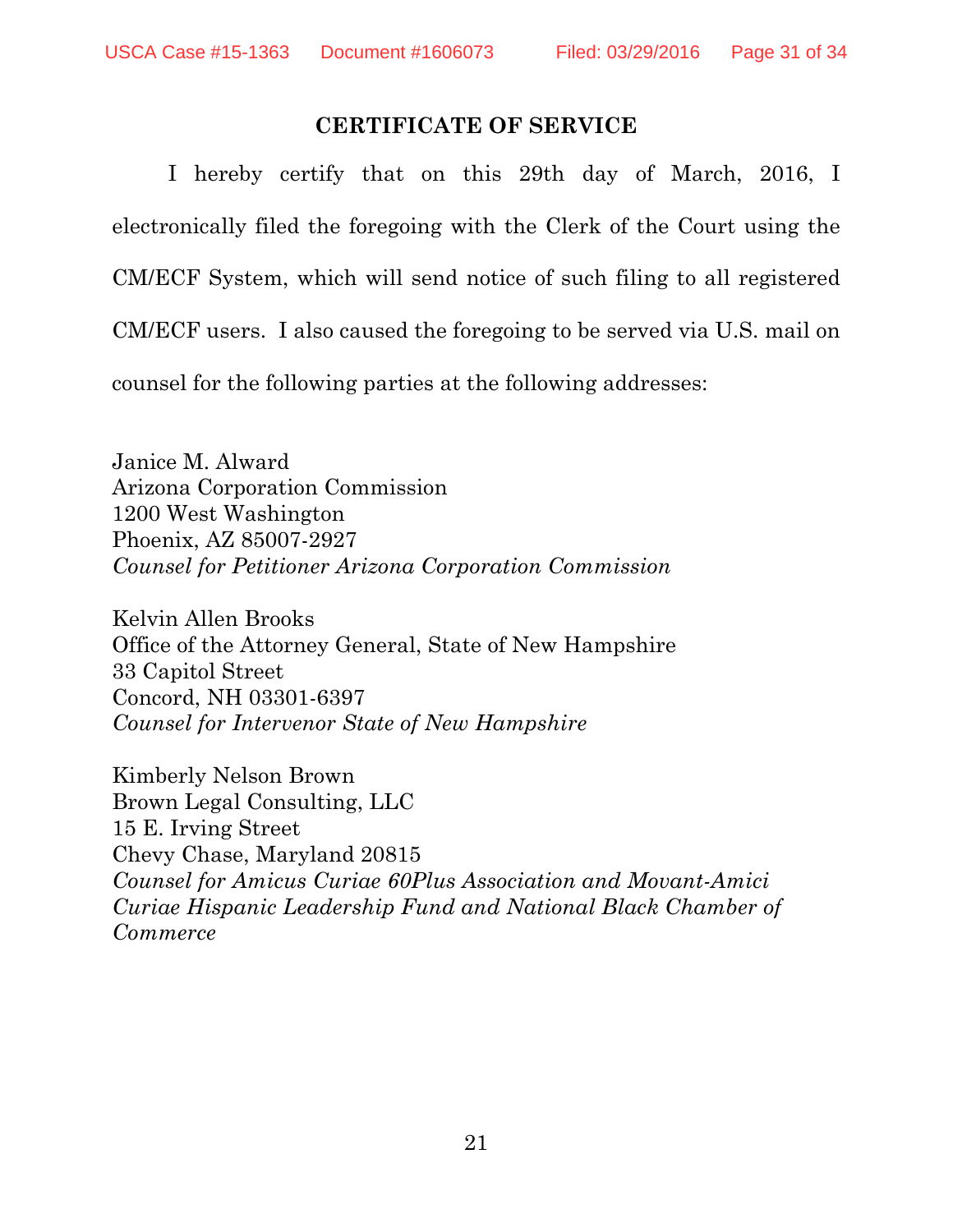Patrick Burchette Holland & Knight LLP 800 17th Street, NW Suite 1100 Washington, DC 20006-6801 *Counsel for Petitioners East Texas Electric Cooperative, Inc., Northeast Texas Electric Cooperative, Inc., Sam Rayburn G&T Electric Cooperative, Inc., and Tex-La Electric Cooperative of Texas, Inc.* 

William F. Cooper State of Hawaii Department of the Attorney General 425 Queen Street Honolulu, HI 96813 *Counsel for Intervenor State of Hawaii*

David Finley Crabtree Vice President, General Counsel 10714 South Jordan Gateway South Jordan, UT 84092 *Counsel for Petitioner Deseret Generation & Transmission Co-operative*

Tannis Fox Office of the Attorney General 408 Galisteo Street Villagra Building Santa Fe, NM 87501 *Counsel for Intervenor State of New Mexico* 

Karen R. Harned National Federation of Independent Business 1201 F Street, NW Suite 200 Washington, DC 20004 *Counsel for Petitioner National Federation of Independent Business*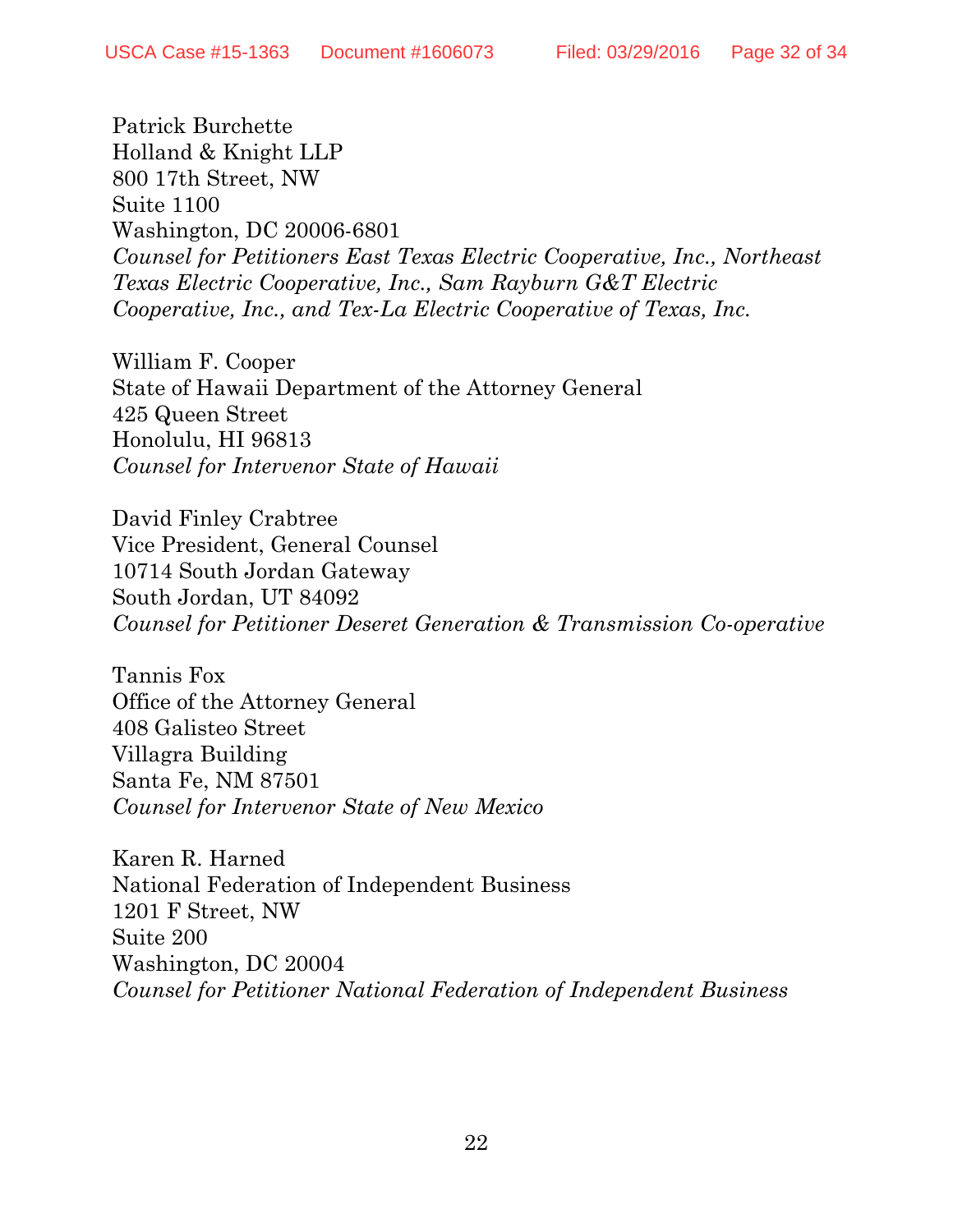Sam Kazman Competitive Enterprise Institute 1899 L Street, NW 12th Floor Washington, DC 20036 *Counsel for Petitioners Competitive Enterprise Institute, Buckeye Institute for Public Policy Solutions, Independence Institute, Rio Grande Foundation, Sutherland Institute, Klaus J. Christoph, Samuel R. Damewood, Catherine C. Dellin, Joseph W. Luquire, Lisa R. Markham, Patrick T. Peterson, and Kristi Rosenquist* 

Jacob Larson Environmental Law Division 321 E. 13th Street, Room 18 Des Moines, IA 50319 *Counsel for Intervenor State of Iowa*

Mark Reed Levin Landmark Legal Foundation 19415 Deerfield Avenue Suite 312 Leesburg, VA 20176-0000 *Counsel for Amicus Curiae Landmark Legal Foundation* 

Carrie Noteboom New York City Law Department 100 Church Street New York, NY 10007 *Counsel for Intervenor City of New York* 

Ben H. Stone Balch & Bingham LLP 1310 Twenty Fifth Avenue Gulfport, MS 39501-1931 *Counsel for Petitioner Mississippi Power Company*